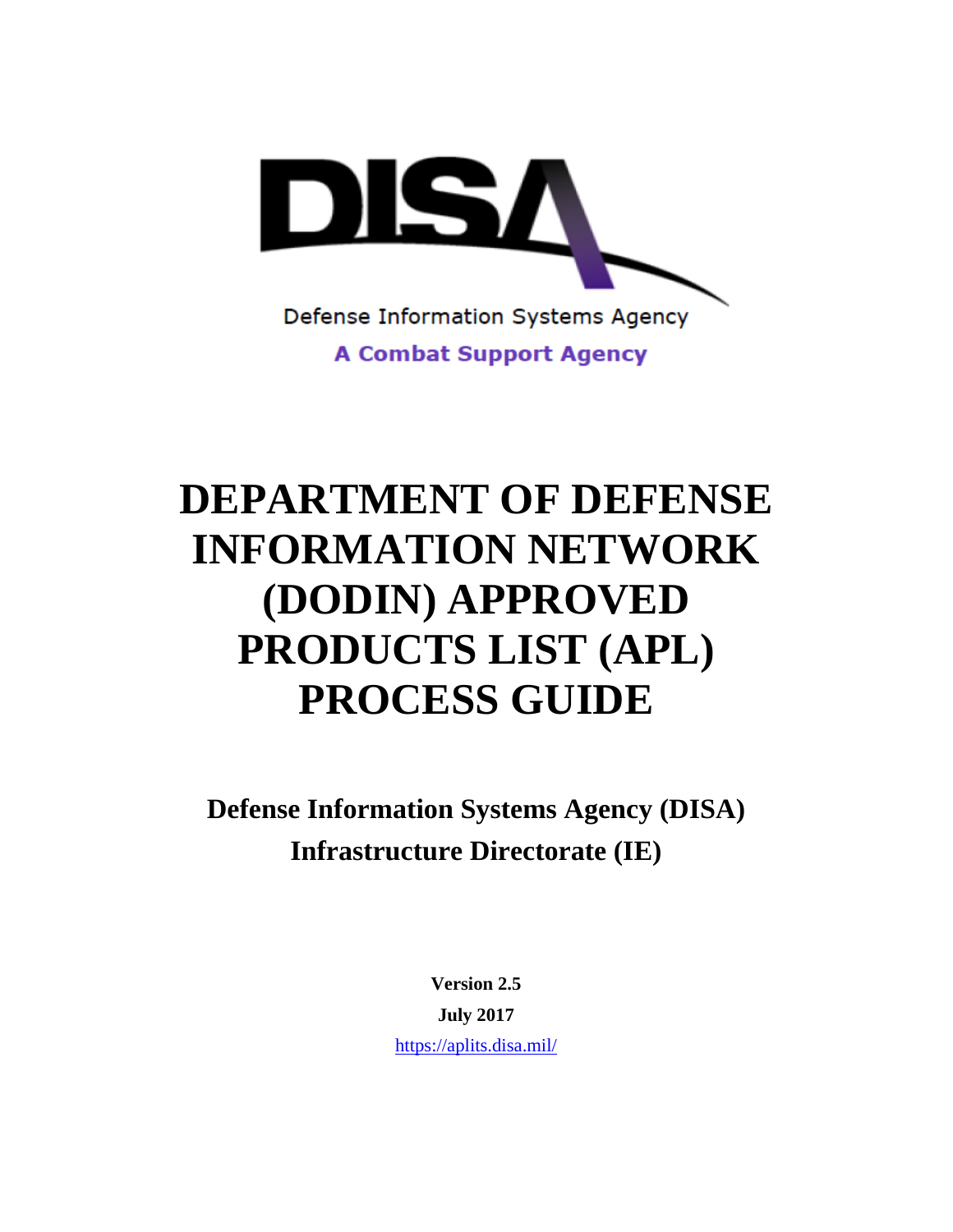#### **EXECUTIVE SUMMARY**

This Department of Defense Information Network (DoDIN) Approved Products List (APL) Process Guide implements the requirement in Department of Defense Instruction (DoDI) 8100.04, Unified Capabilities, 9 December 2010*,* and Chairman, Joint Chiefs of Staff Instruction (CJCSI) 6211.02D, Defense Information Systems Network (DISN) Responsibilities, 24 January 2012, that Director, Defense Information Systems Agency (DISA), establish, manage, maintain, and promulgate the DoDIN APL and the customer process guide describing steps that must be followed for a product to be listed on the DoDIN APL.

This DoDIN APL Process Guide:

Updates and cancels the previous DoDIN APL Process Guide, Version 2.4, dated December 2016.

This guide is approved for public release and is available on the DISA website at <https://aplits.disa.mil/>

The instructions in this guide are effective immediately.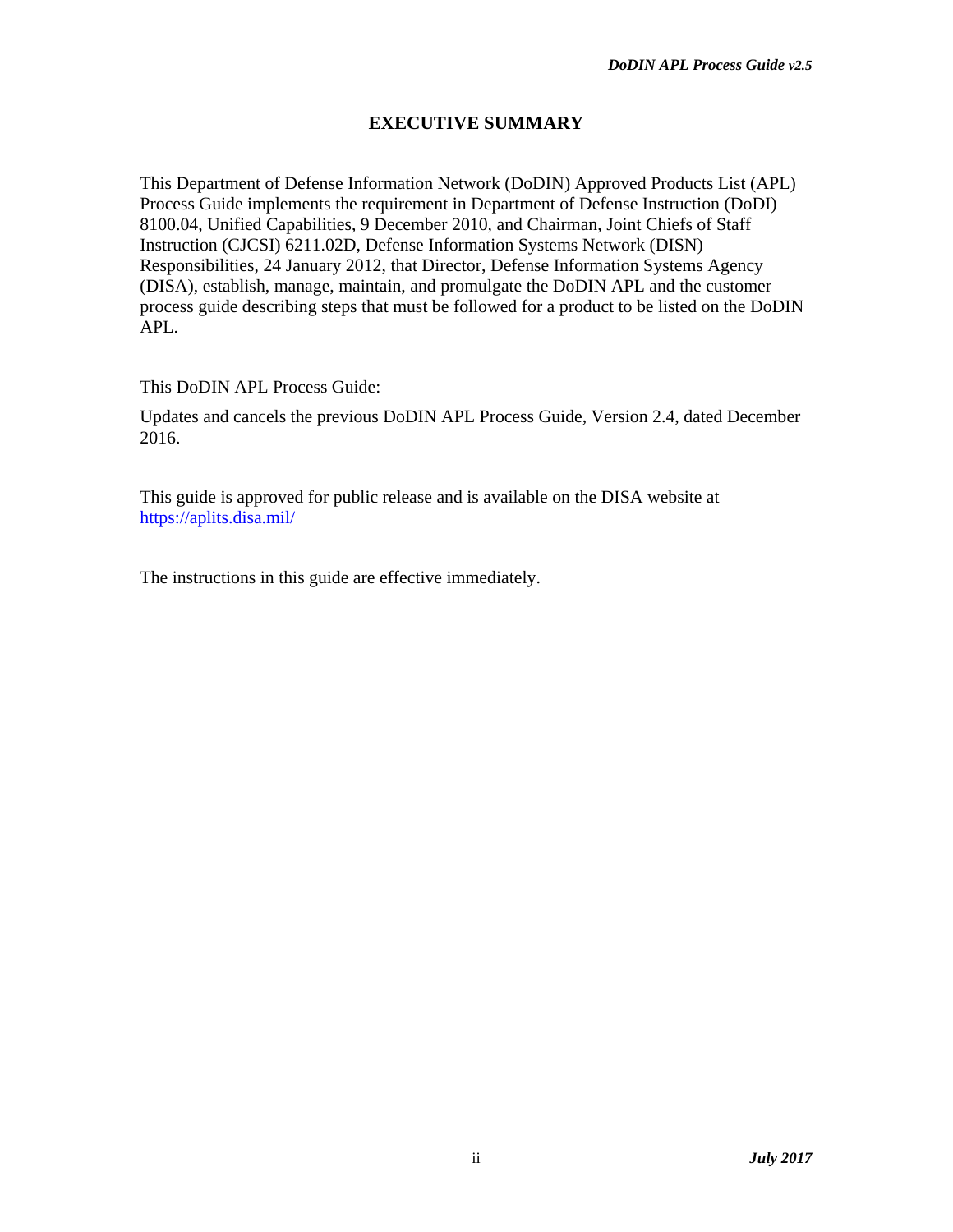## **SIGNATURE PAGE**

The undersigned agrees with the Department of Defense Information Network Approved Products List process for products defined in this document.

**Approval:**

Sessi 1 fl  $\overline{\mathscr{K}}$ 

Jessie L. Showers, Jr., SES Infrastructure Directorate Executive, DISA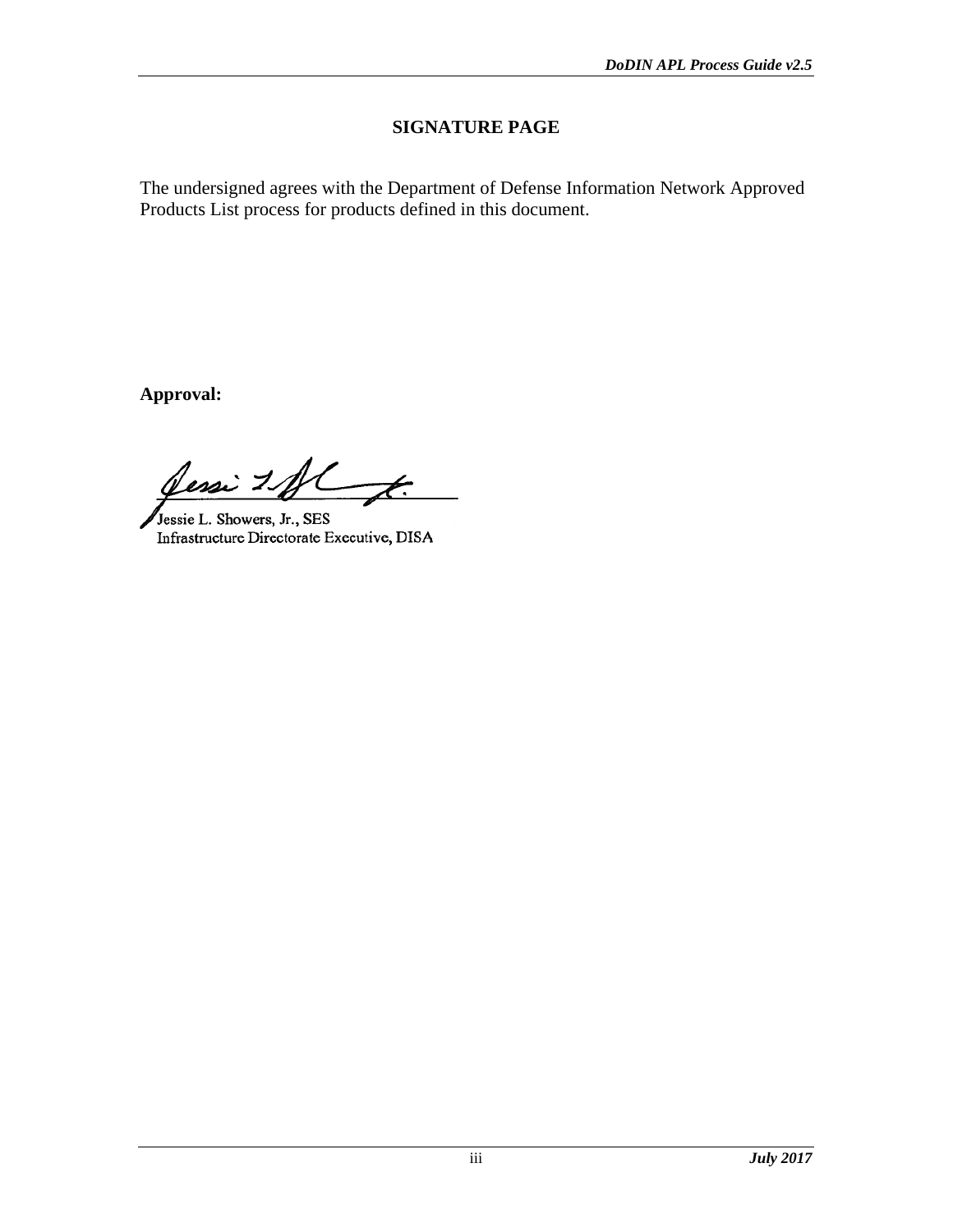## **REVISION HISTORY**

This document will be reviewed and updated as needed. Critical and substantive changes will be reflected in the revision history table.

| <b>Version</b> | <b>Date</b>      | <b>Comments</b>                                                                                                                                                                                                                                                                                                                                                                                                                                                                                                                                                                                                                                                                                                                                                                 |  |
|----------------|------------------|---------------------------------------------------------------------------------------------------------------------------------------------------------------------------------------------------------------------------------------------------------------------------------------------------------------------------------------------------------------------------------------------------------------------------------------------------------------------------------------------------------------------------------------------------------------------------------------------------------------------------------------------------------------------------------------------------------------------------------------------------------------------------------|--|
| 2.0            | December<br>2012 | Baseline document.                                                                                                                                                                                                                                                                                                                                                                                                                                                                                                                                                                                                                                                                                                                                                              |  |
| 2.1            | December<br>2013 | Updated information, consistency, hyperlinks, process<br>flow and definitions. Applied formatting changes.<br>Removed test cost estimate language. Removed original<br>process charts due to redundancy.                                                                                                                                                                                                                                                                                                                                                                                                                                                                                                                                                                        |  |
| 2.2            | June 2014        | DTRs can be used to extend the UC APL timeline, IO<br>LoCs will be 'frozen' prior to testing, and IO and IA<br>certification activities post-testing will be done<br>concurrently.                                                                                                                                                                                                                                                                                                                                                                                                                                                                                                                                                                                              |  |
| 2.3            | December<br>2014 | Additional DTR update/clarification on the extension of<br>DTRs and which level of code updates can be facilitated<br>by a DTR. Update to Deployment Guide Requirements.<br>Clarified that SAR Template will be distributed to<br>Vendors post-ICM.                                                                                                                                                                                                                                                                                                                                                                                                                                                                                                                             |  |
| 2.4            | December<br>2016 | Added CA Roles/Responsibilities. Updated NIAP/NIST<br>requirements. Added LoC Template and Test Plan<br>locked-in date. Updated "IA" to read "Cybersecurity"<br>throughout the guide. ICM scheduled-by due date added.<br>IO process clarified. Vendor IO POA&M and IO Out-<br>brief due date updated. Clarification to DTR<br>Documentation. DTR testing recommendations updated.<br>Added RAE Appendix I and updated Mobility Appendix<br>H. General updates//clarification made throughout the<br>guide. Updated Appendix D to remove redundant<br>information already documented in DoDI 8100.04. 18-<br>Month Rule clarification/updates (Appendix F) and DoD<br>Annex information added (Appendix G). Updated to<br>include DoDIN and remove UC. Updated UCCO to<br>APCO. |  |
| 2.5            | <b>July 2017</b> | Update to FIPS, APL extension requirements, and MAP<br>documentation requirements. Removal of 180 day<br>POA&M requirements. SF-328 Corporate Seal<br>requirement removed. Update to APL timelines. Minor<br>verbiage updates/clarification. IO V&V clarification<br>added. Sponsor role clarification added.                                                                                                                                                                                                                                                                                                                                                                                                                                                                   |  |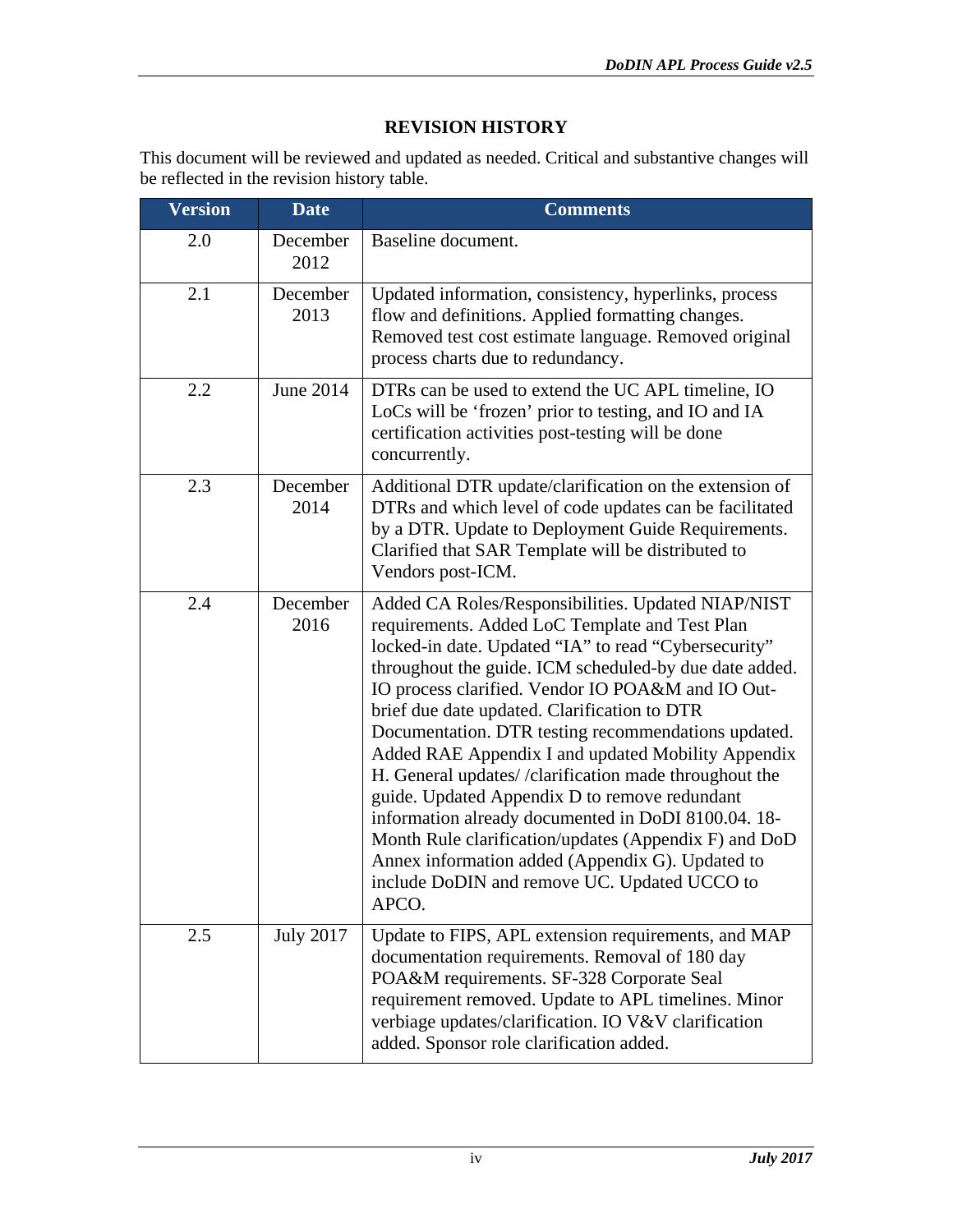| 1              | $\bf INTRODUCTION. 1$                                                         |  |
|----------------|-------------------------------------------------------------------------------|--|
| 1.1            |                                                                               |  |
| 1.2            |                                                                               |  |
| $\overline{2}$ |                                                                               |  |
| 2.1            |                                                                               |  |
| 2.2            |                                                                               |  |
| 2.3            |                                                                               |  |
| 2.4            |                                                                               |  |
| 2.5            |                                                                               |  |
| 2.6            |                                                                               |  |
| $3^{\circ}$    |                                                                               |  |
| 3.1            |                                                                               |  |
| 3.2            |                                                                               |  |
| 3.3            |                                                                               |  |
| 3.4            |                                                                               |  |
|                |                                                                               |  |
|                |                                                                               |  |
|                |                                                                               |  |
| 1.1            |                                                                               |  |
| 1.2            |                                                                               |  |
| 1.3            |                                                                               |  |
| 1.4            |                                                                               |  |
| 1.5            | Standard Form 328 (SF-328) - Certification Pertaining to Foreign Interests  4 |  |
| 1.6            |                                                                               |  |
| 1.7            |                                                                               |  |
| 1.8            |                                                                               |  |
|                |                                                                               |  |
| 1.1            |                                                                               |  |
| 1.2            |                                                                               |  |
| 1.3            |                                                                               |  |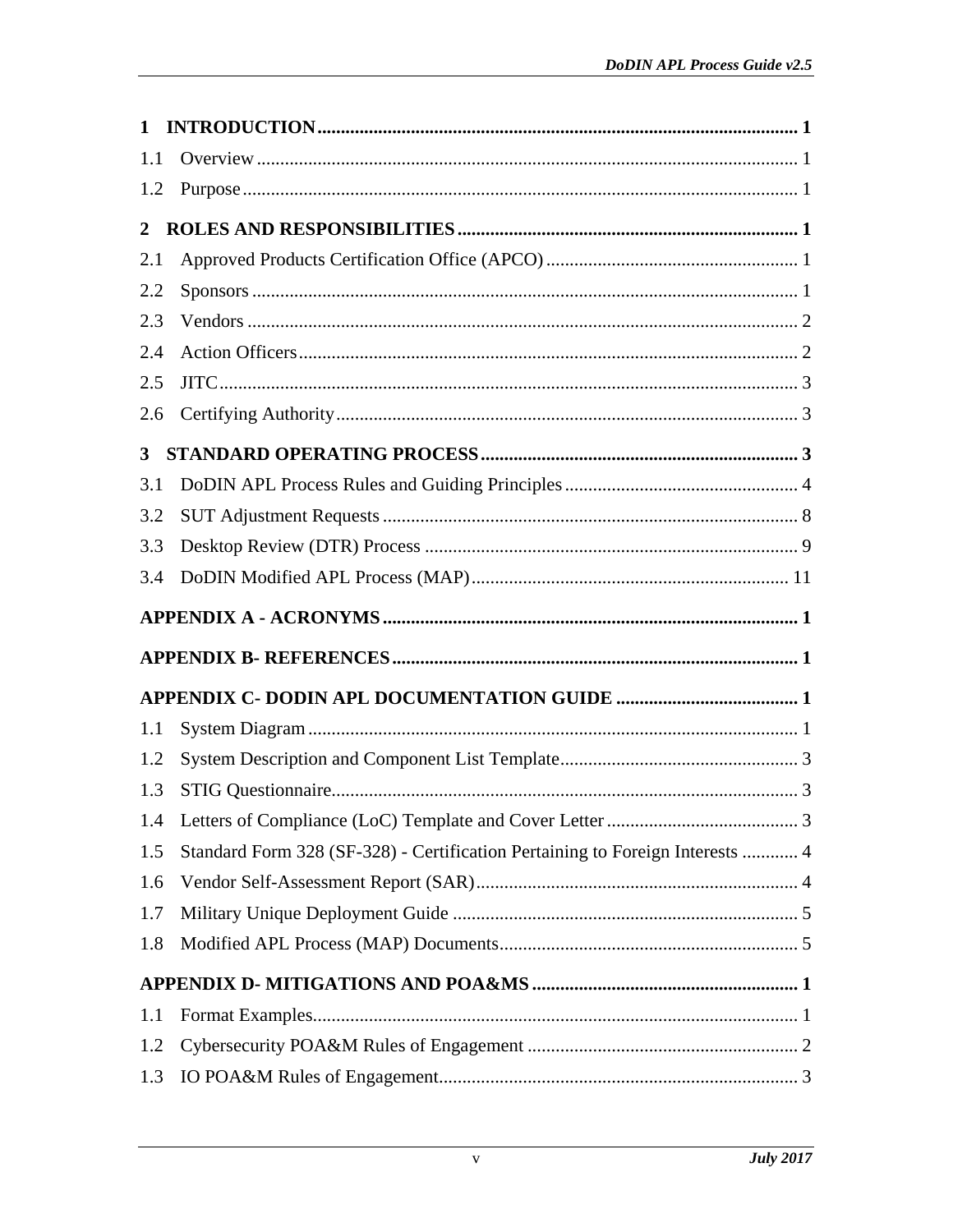| APPENDIX E- JITC FEE FOR SERVICE RULES OF ENGAGEMENT 1 |                                                   |  |  |  |
|--------------------------------------------------------|---------------------------------------------------|--|--|--|
|                                                        |                                                   |  |  |  |
|                                                        |                                                   |  |  |  |
|                                                        |                                                   |  |  |  |
|                                                        |                                                   |  |  |  |
|                                                        |                                                   |  |  |  |
|                                                        | APPENDIX I- REQUIRED ANCILLARY EQUIPMENT (RAE)  1 |  |  |  |
|                                                        |                                                   |  |  |  |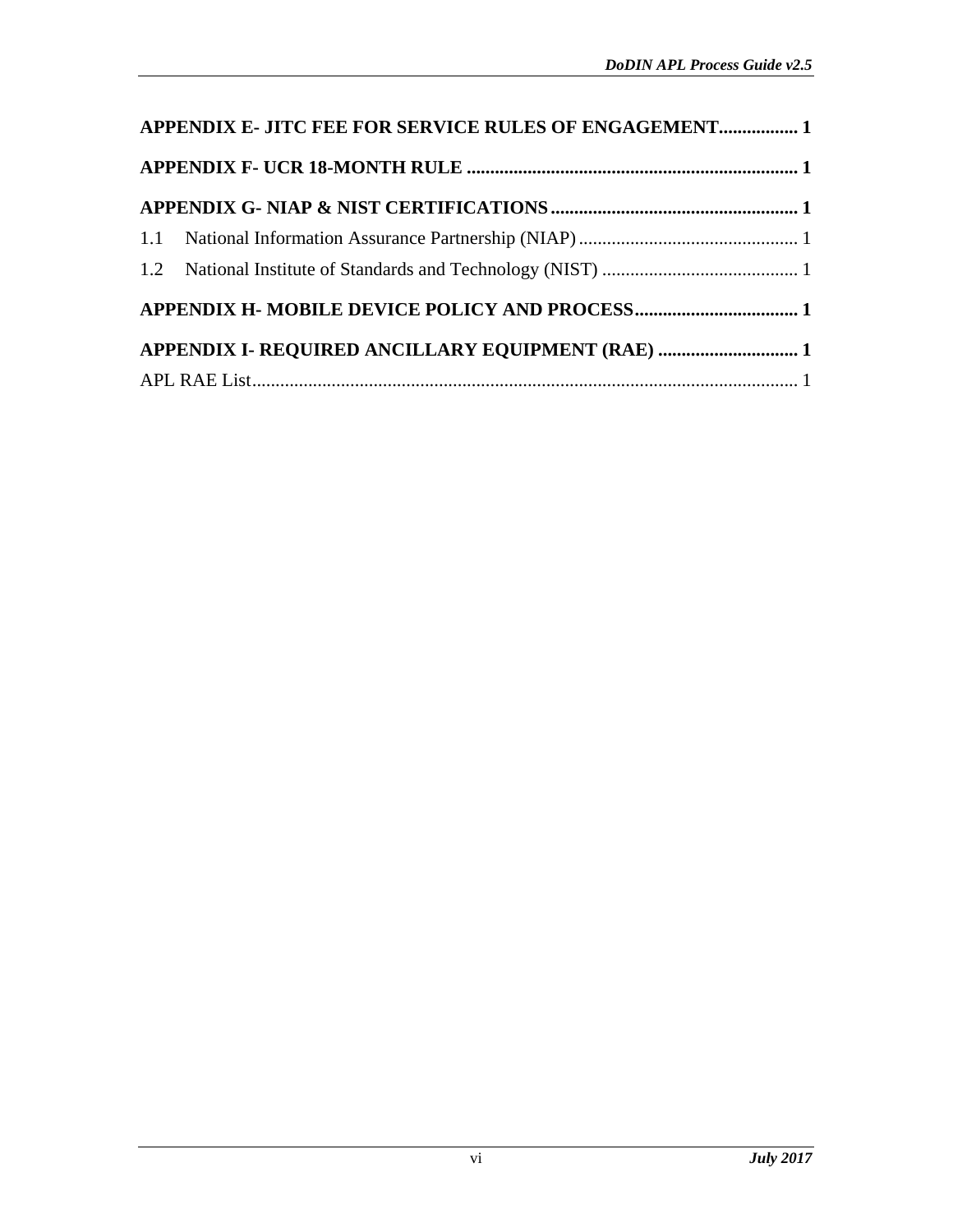## <span id="page-6-0"></span>**1 INTRODUCTION**

# <span id="page-6-1"></span>**1.1 Overview**

The Department of Defense Information Network (DoDIN) Approved Products List (APL) process is developed in accordance with DoD Instruction (DoDI) 8100.04. The DoDIN APL process is managed by the Defense Information Systems Agency (DISA) – Infrastructure Directorate (IE) Approved Products Certification Office (APCO). In accordance with CJCSI 6211.02D, DISN Responsibilities, 24 January 2012, Enclosure B Policy Para 1.c. (4): "CC/S/As shall procure or operate UC products listed on the DoD UC Approved Products List (APL), as applicable, unless granted an exception to policy in accordance with (IAW) DoDI 8100.04." The APL process provides for an increased level of confidence through Cybersecurity and Interoperability (IO) certification. The DoDIN APL (hereinafter referred to as 'APL') is the single approving authority for all Military Departments (MILDEPs) and DoD agencies in the acquisition of communications equipment that is to be connected to the Defense Information Systems Network (DISN) as defined by the Unified Capabilities Requirements (UCR).

# <span id="page-6-2"></span>**1.2 Purpose**

This document defines the process for getting products onto the APL and defines the roles and responsibilities for participants within the APL process.

# <span id="page-6-3"></span>**2 ROLES AND RESPONSIBILITIES**

# <span id="page-6-4"></span>**2.1 Approved Products Certification Office (APCO)**

The APCO acts as the staff element for DISA IE to manage the APL. The APCO provides process guidance, coordination, information, and support to government Sponsors and Vendors throughout the entire process - from the registration phase to the attainment of APL status. In addition, the APCO manages the APL Removal List which consists of products that have been removed from the APL. In the DoD distributed testing environment, the APCO is the primary Point of Contact (POC) for scheduling and coordination of partnering test labs.

## <span id="page-6-5"></span>**2.2 Sponsors**

The main Sponsor responsibilities for APL certification are as follows:

- Assist DISA with developing requirements for the desired product and product features (if applicable) and ensure acquisition of applicable products aligns with DoD policy and direction.
- Attend the Initial Contact Meeting (ICM) as well as the Cybersecurity out-briefs, IO out-briefs, and any applicable Test Discrepancy Report (TDR) adjudication meetings to discuss test results and assist with Vendor mitigation strategies and Plan of Actions and Milestones (POA&Ms) in accordance with the guidance provided in this process.
- Assist the APCO, Action Officer, and Vendor with the coordination of all testing activities, logistics, and funding (if applicable) for the assigned DoD test facility.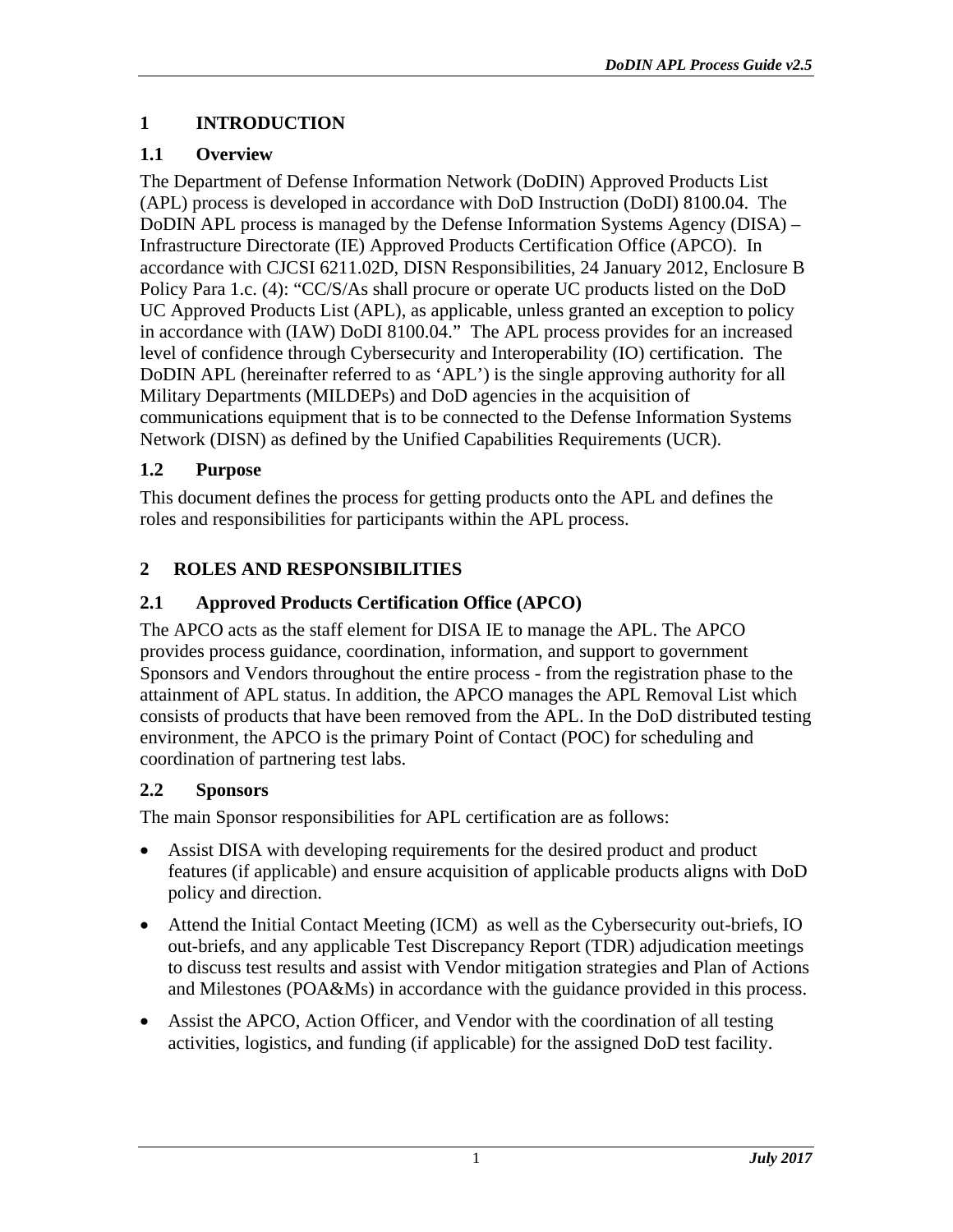- Provide Vendors with the Security Technical Implementation Guides (STIGs) and Cybersecurity Assessment Reports (CAR) that are Public Key Infrastructure (PKI) restricted.
- The Primary Sponsor for a product must be a DoD Civilian or Uniformed Military Personnel. The Alternate Sponsor can be a DoD Civilian, Uniformed Military Personnel, or a DoD Contractor.

## <span id="page-7-0"></span>**2.3 Vendors**

The main Vendor responsibilities for APL certification are as follows:

- Review the APL Documentation Guide  $(Appendix C)$  and submit documentation in accordance with the guide.
- Assist the assigned testing center in developing test plans and test procedures (if applicable).
- Assist the APCO, Action Officer, and Sponsor with the coordination of all testing activities, logistics, and funding  $(\underline{Appendix E})$  for the assigned DoD test facility.
- Apply applicable STIG requirements to the submitted product and submit the Self-Assessment Report (SAR) results to the APCO as directed in Section 3.
- Ensure on-site engineering support is provided during all phases of APL testing assigned for the system under test (SUT).
- Attend the ICM as well as the Cybersecurity out-briefs, IO out-briefs, and any applicable TDR meetings to discuss test results, Vendor mitigation strategies, and POA&Ms in accordance with the guidance provided in this process.
- Provide a Military Unique Deployment Guide for the SUT to the APCO (Appendix [C\)](#page-21-0).
- Provide Cybersecurity Mitigations and IO POA&Ms within the specified timeframes. Also, provide product and management descriptions that will serve as input to the Cybersecurity Assessment Report (CAR).

## <span id="page-7-1"></span>**2.4 Action Officers**

The main Action Officer (AO) responsibilities for APL certification are as follows:

- Attend APCO Scheduling Meetings to provide Cybersecurity and IO testing dates for products that have been assigned for testing.
- Assign a Testing AO to be the testing POC for each SUT and if the testing is being conducted at a Distributed Lab, coordinate with Joint Interoperability Test Command (JITC) to have a JITC AO assigned.
- Coordinate the cost model for each product with the APCO, Vendor, and Sponsor.
- Schedule and attend the ICM, Cybersecurity out-briefs, and IO out-briefs and work with the UCR team to schedule any applicable TDR adjudication meetings.
- Work with the product engineers on site during setup and testing of SUTs.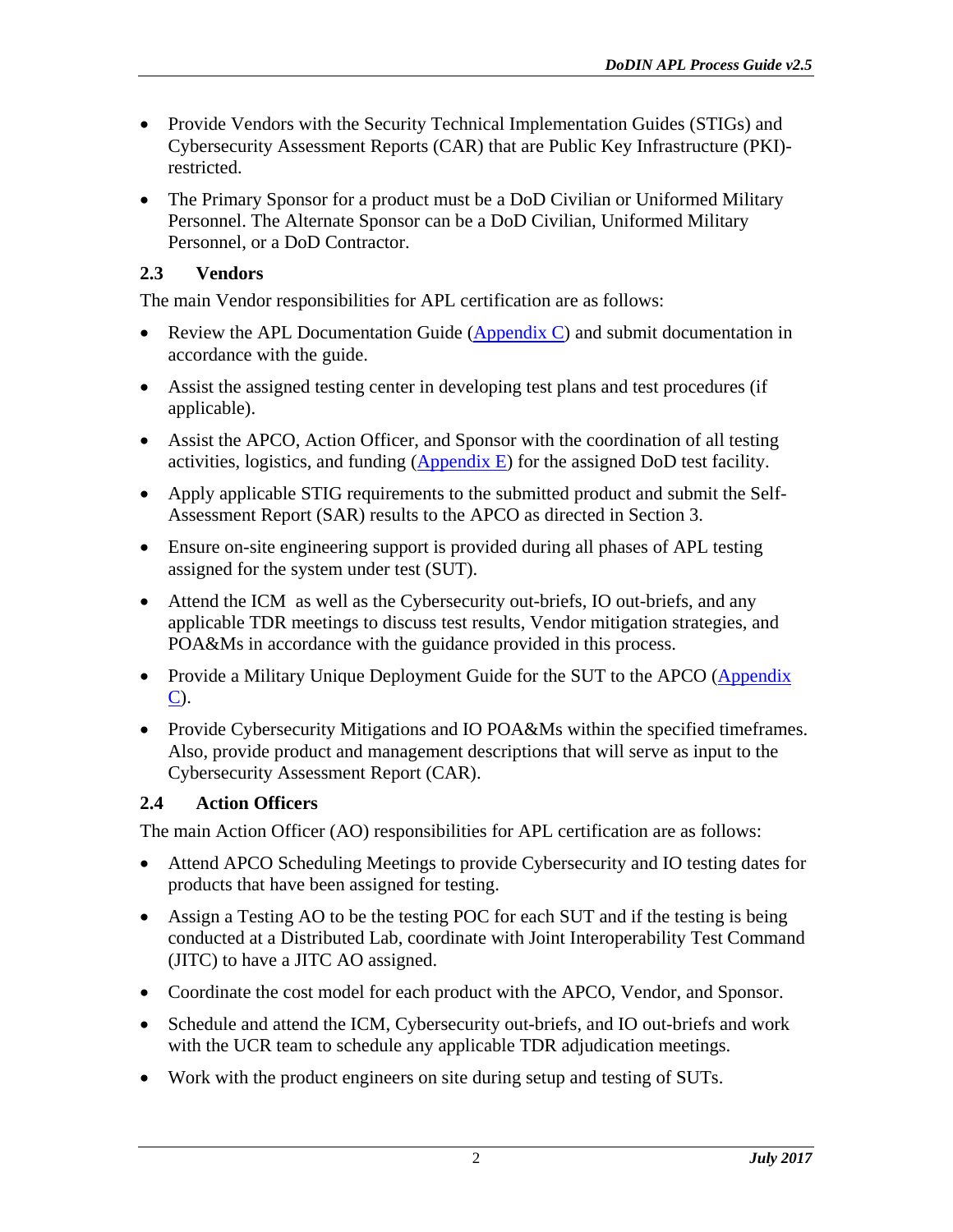- Draft and disseminate the ICM minutes, SAR template, Draft and Final Cybersecurity Assessment Report, Cybersecurity and IO out-brief minutes, TDRs, and an IO Certification in the approved formats and timelines as specified in this document.
- Provide Desktop Review (DTR) recommendations and coordinate DTR IO Certification memorandum extensions with the JITC AO.
- Review Cybersecurity Assessment Reports for quality assurance prior to uploading into the APL Integrated Tracking System (APLITS).
- Assist JITC in the development of test procedures.

# <span id="page-8-0"></span>**2.5 JITC**

Above and beyond the Action Officer responsibilities, JITC also has responsibilities for:

- Overall format and content of the APL test and certification documentation (test procedures, test reports, certification memorandum, etc.).
- Development, staffing, and posting of the IO Certification memorandum.
- Develop and maintain an Implementation Guide based on the labs' unique business models.

# <span id="page-8-1"></span>**2.6 Certifying Authority**

The main Certifying Authority (CA) responsibilities for APL certification are as follows:

- Attend the ICM and Cybersecurity Out-briefs as the CA for applicable products.
- Provide guidance on applicable STIGS, Security Requirement Guides (SRG), and other Cybersecurity requirements to be held against products being tested for APL certification.
- Provide a CA Cybersecurity Certification Recommendation Letter and CA Concurrence for Desktop Reviews for APL products.

# <span id="page-8-2"></span>**3 STANDARD OPERATING PROCESS**

The standard APL process, as identified in the DoDI 8100.04, is shown in [Figure 1.](#page-9-1)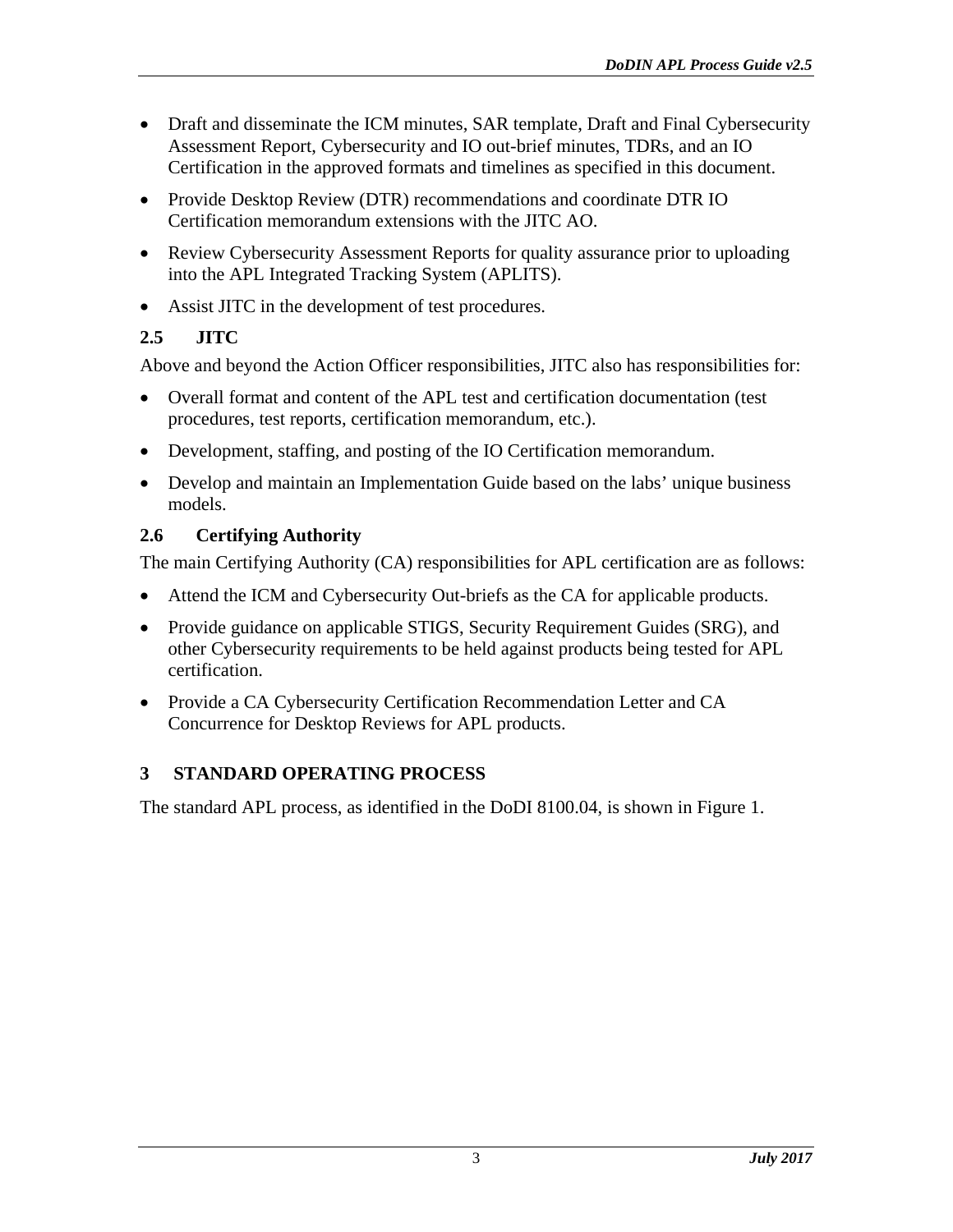

**Figure 1: Standard Process for DoDIN APL Certification**

<span id="page-9-1"></span>*Note: From the time Testing Setup begins to Placement on the DoDIN APL, the target estimated timeline for a typical product is 12-16 weeks.*

## <span id="page-9-0"></span>**3.1 DoDIN APL Process Rules and Guiding Principles**

The following general rules apply to the standard APL process:

1. Vendor obtains government Sponsorship. Two government Sponsors, primary and alternate, are required to ensure Sponsor availability for attending Initial Contact Meetings (ICM) and out-briefs. Two Vendor POCs, primary and alternate, are required for submission.

2. Vendor submits product for testing via [APLITS](https://aplits.disa.mil/) including a complete documentation package as identified in [Appendix C](#page-21-0) of this process guide.

*Note: Product submittals will not be processed until the APCO receives a complete product documentation package. Failure to do so will result in unnecessary delays to the process. See Appendix C for additional documentation details (as applicable).*

- 3. Once the complete documentation package is received, the APCO sends a verification request to the government Sponsors to confirm Sponsorship.
- 4. The Sponsor will be asked to concur/agree to the below items:
- The Sponsor contact information the APCO has on file is correct and the submitted product is in accordance with DoDI 8100.04.
- Agree to attend the ICM as well as the Cybersecurity out-briefs, IO out-briefs, and any applicable Test Discrepancy Report (TDR) adjudication meetings to discuss test results and assist with Vendor mitigation strategies and Plan of Actions and Milestones (POA&Ms) in accordance with the guidance provided in this guide.
- Agree to the configuration and device type submitted by the Vendor.

5. The APCO issues a Tracking Number (TN) for complete submissions. Once a TN is assigned, the current version of the Letter of Compliance (LoC) template submitted by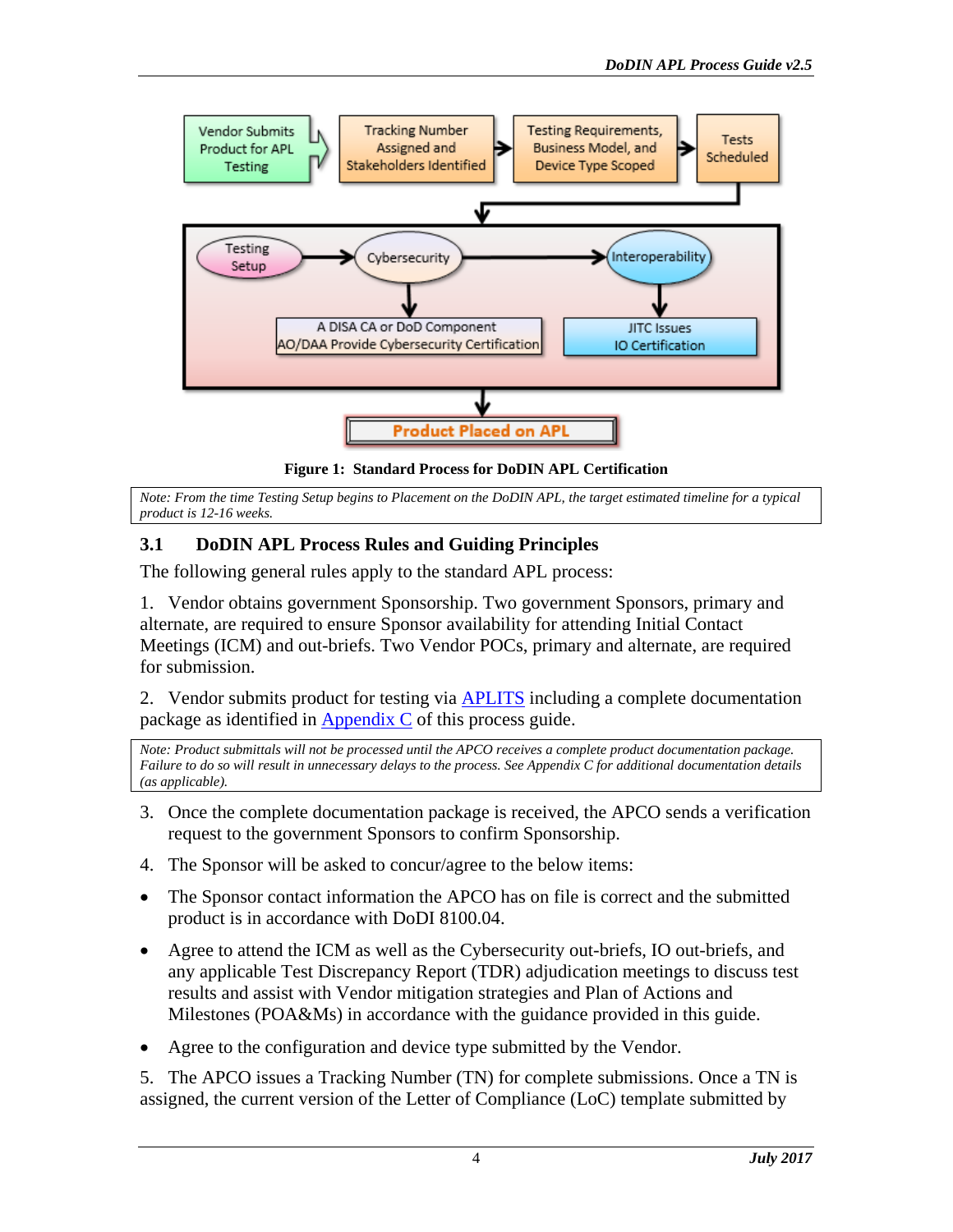the Vendor is locked in and is the version that will be applicable to the SUT during testing. The product is then assigned a test lab, Testing AO, and JITC AO. The Testing AO coordinates scheduling of the ICM to occur within 10 business days of being assigned to the product. Required ICM attendees include the Vendor, Sponsor, Testing and JITC AO, Certifying Authority (CA) representative, and APCO. The outcome of the ICM will be the assignment of a Unified Capabilities Requirements (UCR) device type, agreement on applicable UCR requirements, business model determination, SUT configuration, Cybersecurity and IO requirements (finalized STIGs and UCR LoC templates), test location, products included by similarity (if applicable), certification document deliverables, and confirm test dates (if available). The ICM will also determine overall readiness to proceed with testing based on LoC compliance and 18 month rule POA&Ms. The Government may choose to delay or cancel testing based on non-compliance or unacceptable POA&Ms.

*Note: In limited cases of equipment Cooperative Research and Development Agreement (CRADA) products, the LoC*  may be used to write and adjudicate TDRs prior to testing. This may not apply to all DISA core-funded products and *does not apply to any Fee for Service (FFS) events.*

6. The Testing AO will upload ICM minutes and a tailored Self-Assessment Report (SAR) template to APLITS within 5 business days after the ICM and will send a notice to all attendees that the documents are available for review. The AO will also coordinate the business model with the Vendor, Sponsor, and APCO.

7. Products with a complete business model will be placed on the next APCO scheduling meeting agenda. Scheduling meetings take place bi-weekly; however, updates to the schedule may be performed at any time if test dates are available.

8. The Vendor is required to submit a completed SAR to the APCO 10 business days prior to the Cybersecurity testing start date. Refer to [Appendix C](#page-21-0) of this guide for additional information on SAR requirements.

9. The APCO has 3 business days to review the SAR for completeness and distribute it to the test team.

10. The Cybersecurity and IO Test Plans for the SUT will be locked in 30 days prior to testing setup.

11. Cybersecurity testing commences. If Category (CAT) I findings exist, the Vendor will submit for a Verification and Validation (V&V) test window. If the Cybersecurity V&V test(s) fails to demonstrate a CAT I correction, the TN will be retired and the Vendor will then need to resubmit the product for testing after the findings have been corrected or mitigated.

*Note: V&V testing is carried out if the Vendor believes the problems discovered in testing can be resolved rapidly. If the Vendor requests a V&V once testing is completed, the Vendor must submit and be ready for V&V testing within 20 business days of the end of the original test window. If V&V testing is determined to be necessary during the Cybersecurity out-brief, the Vendor must be ready for V&V testing within 20 business days of the Cybersecurity outbrief. Regardless of whether a V&V is being conducted to correct excessive CAT II or CAT I findings, a maximum of two V&Vs can be requested in one testing cycle before the solution will be retired.*

12. IO testing commences upon completion of Cybersecurity testing.

13. Upon successful completion of Cybersecurity testing, the Testing AO must upload the Draft Cybersecurity Assessment Report (CAR) within 10 business days to APLITS and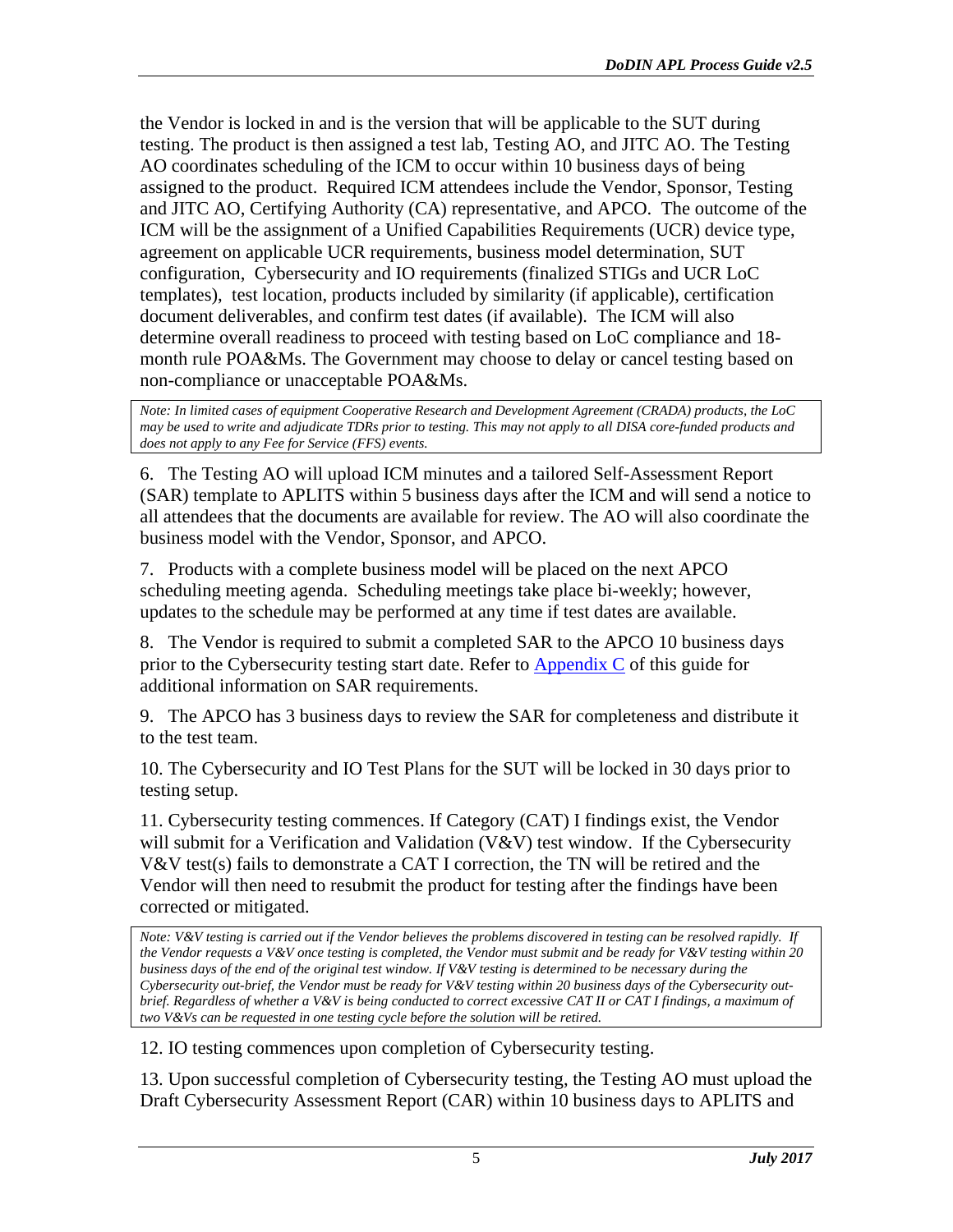notify the APCO, Vendor, and Sponsor that the report is ready. Test events that result in multiple reports being generated can be granted additional processing time if coordinated with the APCO. If the Vendor does not have access to APLITS to retrieve the report, the Sponsor must provide the report to the Vendor.

14. The Vendor has 10 business days after receiving the Draft CAR to turn in mitigations and POA&Ms for findings reported within the Draft CAR. Failure to update the Draft CAR with mitigations and POA&Ms by the set deadline could result in TN retirement and the Vendor will need to reinitiate the APL process. See [Appendix D](#page-26-0) for guidance on the construct of proper mitigations, POA&Ms, and comments.

15. The Testing AO schedules the Cybersecurity out-brief meeting to take place within 10 business days after receiving the Vendor's cybersecurity mitigations. Required Cybersecurity out-brief attendees include the Sponsor, Vendor, Testing and JITC AO, CA representative, and APCO.

16. The AO disseminates the Cybersecurity out-brief meeting minutes within 5 business days after conclusion of the meeting.

17. The Cybersecurity out-brief meeting attendees will complete all assigned action items listed in the meeting minutes within 10 business days of receiving the minutes. If the Vendor fails to submit action items by the deadline, the TN could be subject to retirement and the Vendor would need to reinitiate the APL process.

18. The AO submits the Final Cybersecurity Assessment Report (CAR) to the APCO within 10 business days of receiving all of the assigned Cybersecurity out-brief action items. Test events that result in multiple reports being generated can be granted additional processing time if coordinated with the APCO. If a Cybersecurity Assessment Report is returned to the Vendor or AO for corrections of discrepancies in the report (i.e. product description, diagrams, mitigation errors or missing POA&Ms), delays to the Authorizing Official (AO)/CA timeline can be expected.

19. The APCO has 3 business days to review the Final CAR and request a Cybersecurity Recommendation Letter from the DISA CA or DoD component AO/CA.

20. DISA CA or DoD component AO/CA has 15 business days to complete the Cybersecurity Recommendation Letter and return it to the APCO.

*Note: Products with open CAT I findings and/or unmitigated or excessive CAT II findings may be denied APL placement per the discretion of the CA reviewer.*

21. (Conditional step – as necessary) Per decision criteria, if the product is to go to the Defense Security Accreditation Working Group (DSAWG), the APCO has 3 business days to prepare a read-ahead briefing for DSAWG approval.

*Note: Decision Criteria -- If the product type has already been reviewed by the DSAWG, or the technology is well known and understood, the product should not go to the DSAWG. However, if the product technology is first-time seen, or has the potential to cause a community risk to the DoD enterprise, the product may go before the DSAWG for review as determined by the DISA CA and IE.*

22. CA provides the APCO with a Cybersecurity Recommendation Letter or the AO/DSAWG provides an Authorization to Operate (ATO)/Interim ATO (IATO).

*Note: In the product's lifecycle, if the Vendor's Cybersecurity POA&Ms are not met, the product may be removed from the APL based on the guidelines in Appendix D of this document. There are times throughout the life of a product*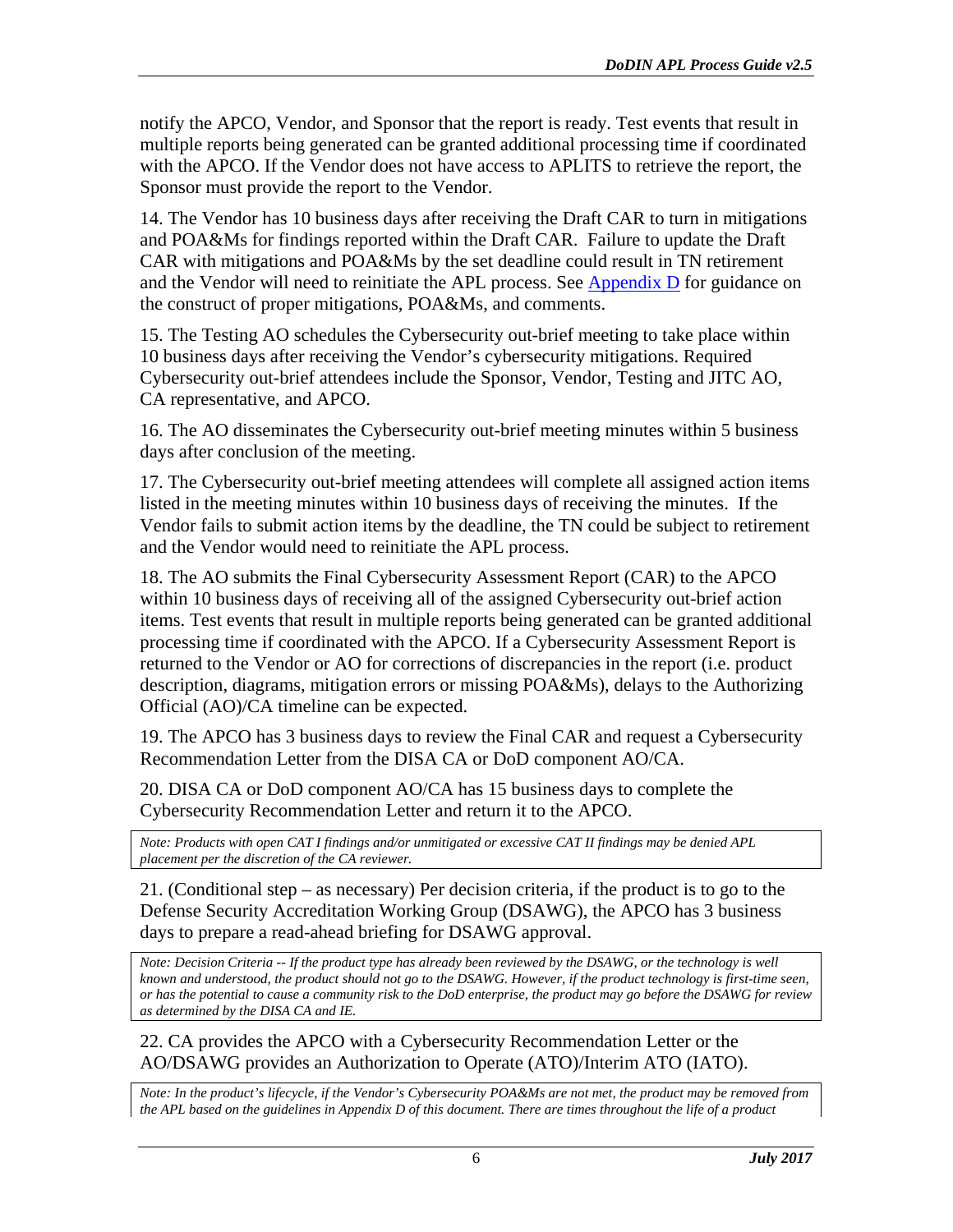*where fixes will need to be implemented. Such fixes, especially the ones that close POA&Ms, will need to go through the Desktop Review (DTR) process. See Section 3.3 for further details on the DTR process.* 

23. IO testing is completed.

24. If no TDRs were generated during testing and JITC did not perform the testing, the Testing AO will draft and provide the IO certification to the JITC AO within 10 business days of IO testing completion. The JITC AO then has 10 business days to approve and post the IO certification letter to the JITC IO certification page. If JITC is the lab that performed the IO testing, the JITC AO will have up to 10 business days after IO testing completion to draft and post the IO certification letter to the JITC IO certification page. Test events that result in multiple reports being generated can be granted additional processing time if coordinated with the APCO.

25. If IO TDRs were generated during IO testing, the testing AO will provide a record of any open TDRs to the Vendor and will schedule an IO out-brief (if needed) within 10 business days of IO testing completion. Participants of the IO out-brief include the Testing AO, Sponsor, Vendor, and JITC AO.

26. The Testing AO disseminates the IO out-brief meeting minutes within 5 business days of the meeting being held.

27. After receiving the TDR report, the Vendor will have 10 business days to provide a response (IO POA&Ms) to the open TDRs. Refer to [Appendix D](#page-26-0) of this guide for further guidance on IO POA&Ms.

28. The Testing AO will prepare an open TDR synopsis in accordance with the prescribed format and staff to the IO Adjudication Board Chair for TDR adjudication within 10 business days of receiving the Vendor's IO POA&Ms.

29. The IO TDR Adjudication Meeting is conducted. Any TDRs based on failure to meet UCR standards will be adjudicated for severity and a way-ahead will be provided to the Vendor. All adjudications with an outcome that would prevent certification (i.e., critical) will be reviewed by DoD CIO, DISA IE, and/or JITC. A final adjudication decision will be provided to the APCO, Vendor, and JITC for appropriate action (i.e. TN retired, APL listing contingent on POA&M completion, etc.). *Please note if approved by CIO, no critical POA&MS will be accepted for a period longer than 6 months.*

*Note: V&V testing is carried out if the Vendor believes the problems discovered during IO testing can be resolved rapidly. If the Vendor requests a V&V once IO testing is completed, the Vendor must submit and be ready for V&V testing within 20 business days of the end of the original IO test window. If V&V testing is determined to be necessary during the IO out-brief or during the TDR Adjudication process, the Vendor must be ready for V&V testing within 20 business days of when V&V testing was determined necessary.* 

30. The IO Adjudication Board Chair has 10 business days after the Adjudication Meeting to provide the final adjudication results.

31. The APCO will notify the Testing AO that final adjudication results have been received and the IO certification is due within 10 business days. If JITC did not perform the testing, the Testing AO will draft and provide the IO certification to the JITC AO within 10 business days. The JITC AO then has 10 business days to approve and post the IO certification letter to the JITC IO certification page. If JITC is the lab that performed the IO testing, the JITC AO will have up to 10 business days after receiving the final adjudication results to draft and post the IO certification letter to the JITC IO certification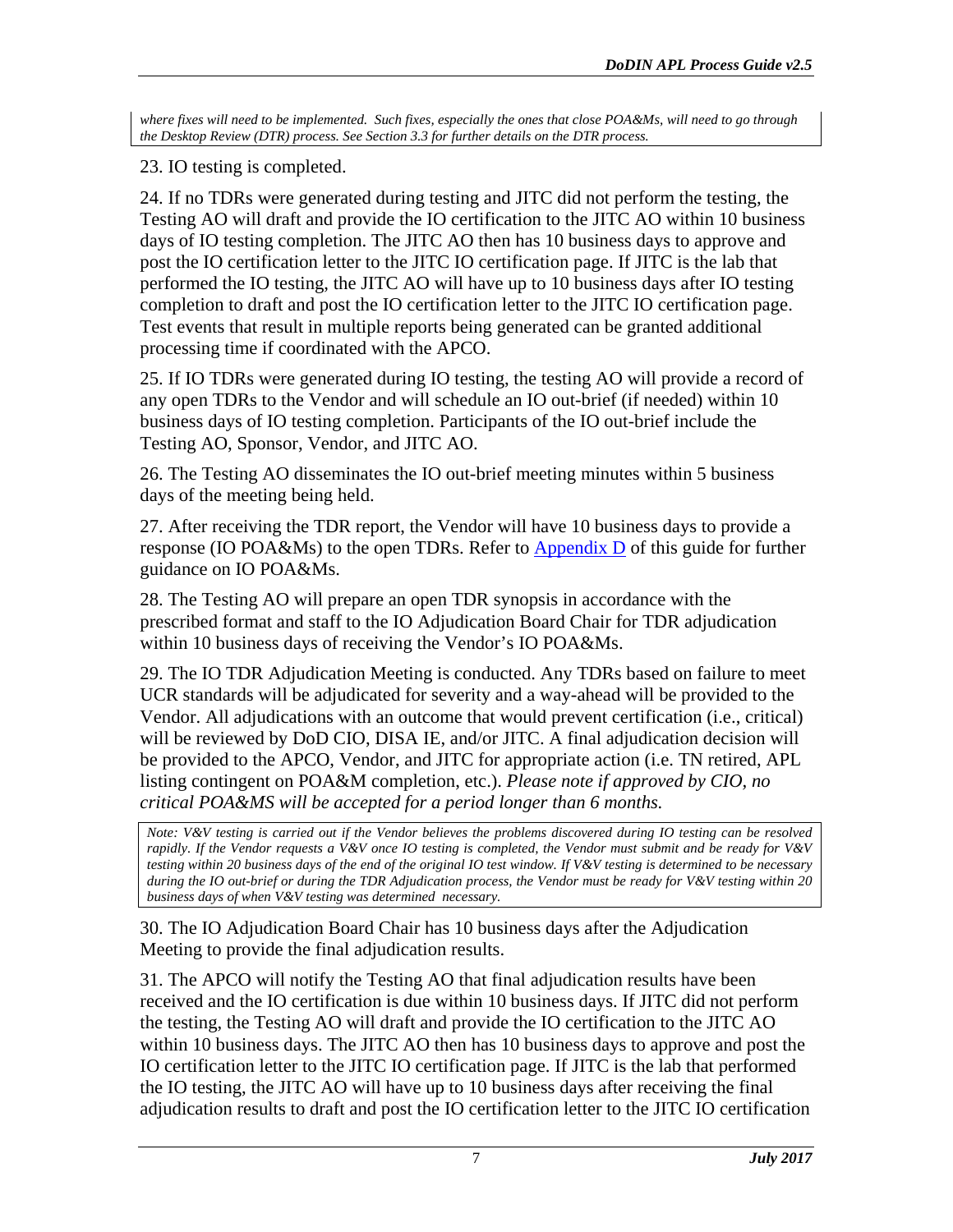page. Test events that result in multiple reports being generated can be granted additional processing time if coordinated with the APCO.

*Note: The IO adjudication and certification process will progress independently from the Cybersecurity process once testing is complete. Depending on the situation, the IO certification may be received prior to the Cybersecurity Recommendation Letter.*

32. The Vendor submits the Military Unique Deployment Guide for review by the APCO and approval by IE prior to the issuance of the APL approval memorandum.

33. The APCO has 3 business days to prepare the APL approval memorandum and submit to IE for signature after receipt of the signed and posted IO certification letter.

34. The APCO sends APL approval notification to the Testers, Sponsors, and Vendors.

35. The APCO posts the product on APL website:<https://aplits.disa.mil/apl> APL listing of the product is for no longer than three years.

36. From the date of the APL approval memorandum, APCO has 10 business days to compile the Cybersecurity Assessment Package (CAP).

37. Exceptions to the preceding processes will be coordinated with DISA IE and/or DoD CIO as applicable.

*Note: Products that are already in production networks but not currently on the APL are expected to be submitted for the APL process.*

#### <span id="page-13-0"></span>**3.2 SUT Adjustment Requests**

Vendors are required to notify the APCO of any adjustments to the SUT. These changes include, but are not limited to:

- Sponsor POC
- Vendor POC
- Software Version
- Product Model
- System Configuration
- Test Date Adjustment
- V&V Request

#### *Notes:*

*1. Vendors are allowed two test deferral requests. If the Vendor is not available to test by the second test deferral date, the TN will be retired and the Vendor will need to reinitiate the APL process.*

*2. It is understood that there are products that are on the APL and are already in production in the field. These products may require fixes to be implemented, such as Information Assurance Vulnerability Management (IAVMs), in order to meet DoD requirements. The implementation of IAVMs will not change the status of a product on the APL. APCO must be notified via DTR so as to ensure that any documentation changes are addressed.*

The process to update a SUT is as follows:

1. The Vendor submits Adjustment Request(s) via the [APLITS](https://aplits.disa.mil/) website and uploads updated supporting documentation. See the [APLITS User Guide](https://aplits.disa.mil/docs/aplitsuserguide.pdf) for instructions.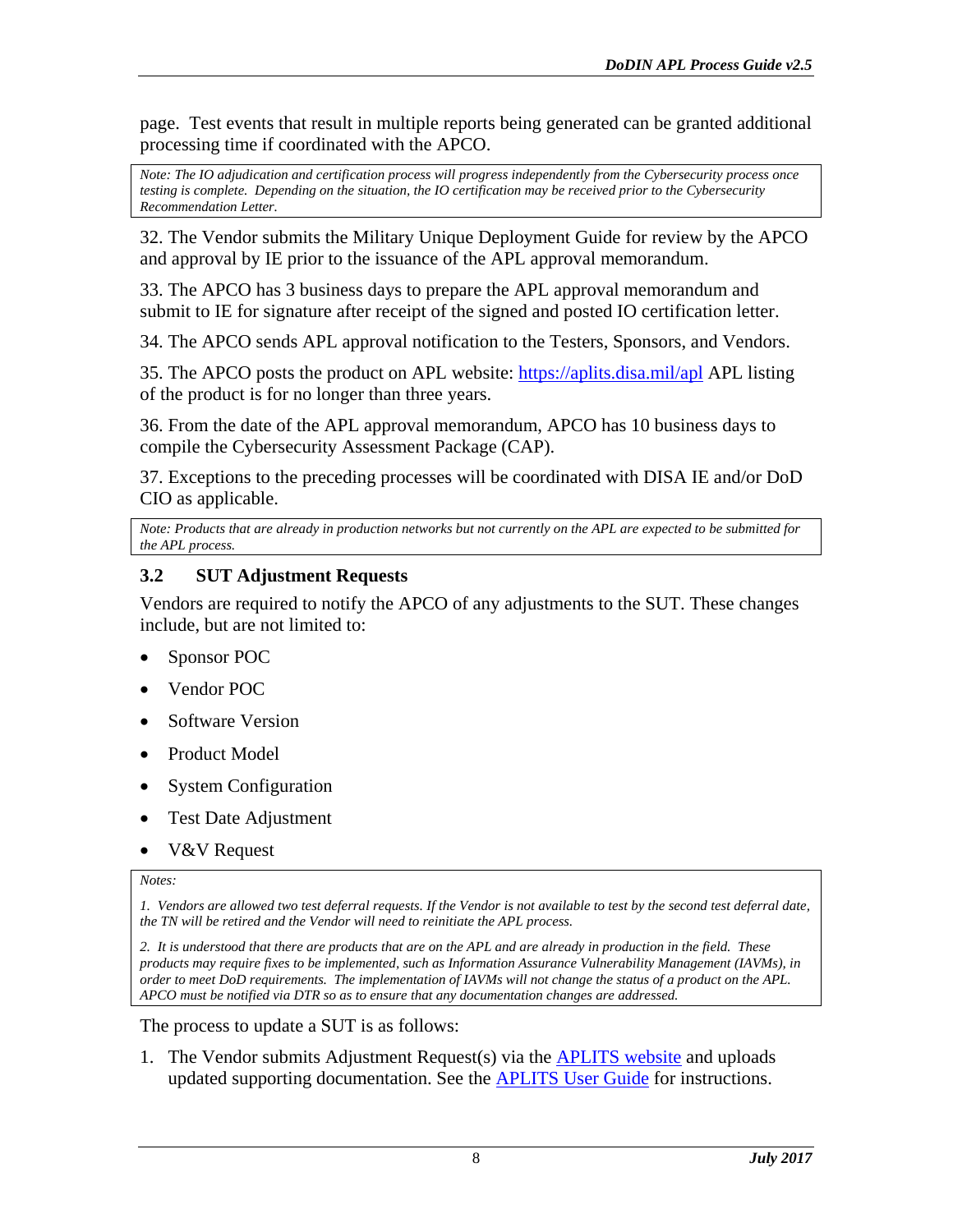2. The APCO distributes the Adjustment Request(s) to the Sponsor, Vendor, Testing AO, and JITC AO to review for accuracy.

## <span id="page-14-0"></span>**3.3 Desktop Review (DTR) Process**

For any changes, patch updates, or POA&M closures to a product that is already on the APL, a DTR application must be submitted to the APCO. DTR requests will result in either:

- An update to the APL memo with no additional testing required.
- Minimal testing as the same TN resulting in an update to the APL Memo.
- A new submission for testing resulting in a new TN.

A DTR is for changes/updates to the existing APL-approved configuration and minor software versions, not major software or major platform changes. Major software version updates and major platform changes will be required to be processed under a new Tracking Number submission.

*Note: If the version change is an update and not a wholesale code or platform change, then limited V&V testing could be used to update the APL. Only after evaluation by the original test team and with concurrence from IE will a final decision be made. For a DTR that does not require additional testing or TDR adjudication, the estimated timeline for DTR completion is 15 business days after the AO provides their recommendation. For DTRs that require testing, the estimated timeline for typical DTR completion is six to nine months from the start of testing setup.*

DTRs can also be used to request an extension to the APL certification expiration date for products whose originally approved APL version is still being sold, maintained, and supported through the extended certification period being requested. These products may receive up to an additional 3 years on the APL from the original APL expiration date. An APL extension request can be submitted no earlier than 6 months prior to the original APL expiration date. The Vendor should address all outstanding Cybersecurity POA&Ms and IO TDRs in the DTR submission documentation to include updated POA&M resolution timelines and associated software resolutions as applicable. In limited instances, critical requirements for Cybersecurity or Interoperability may necessitate additional testing for DTR extensions.

- 1. The Vendor submits a DTR request for review via the APLITS website [https://aplits.disa.mil.](https://aplits.disa.mil/) See the [APLITS User Guide](https://aplits.disa.mil/docs/aplitsuserguide.pdf) for instructions. Additionally, the Vendor will submit release notes and other supporting documentation as applicable (Change Description, updated System Diagram, Delta Summary, etc.) to be evaluated within 5 business days of the DTR request submission. If the supporting documentation package is not received within the 5-business-day window, the DTR request will be cancelled. If a DTR request includes additional components or products that were not previously included in the SUT and are considered new hardware or new functionality, the Vendor may be asked to provide an updated System Diagram, System Description and Component List, STIG Questionnaire, and/or Letter of Compliance, or to make a new submission for a new product.
- 2. The APCO validates the DTR request against DTR criteria and distributes the DTR request information to the Testing AO for review within 3 business days.
- 3. The Testing AO conducts a Cybersecurity and IO review and provides a recommendation to the APCO within 5 business days. If testing was not originally conducted at JITC, the Testing AO will provide the JITC AO with a DTR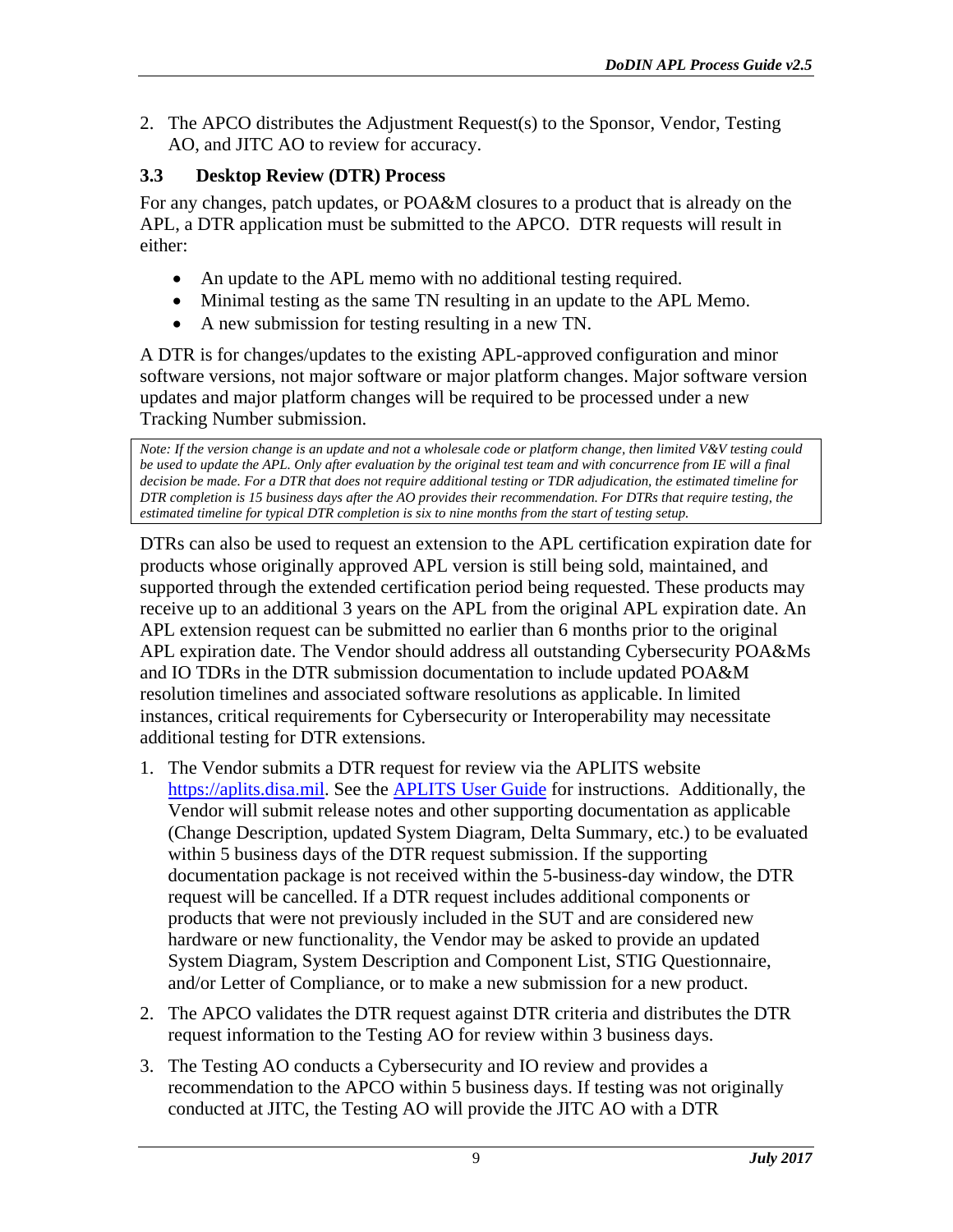recommendation within 5 business days. The JITC AO will then review and provide APCO its recommendation/concurrence to the Testing AO's recommendation within 5 business days. The JITC AO will present one of the following recommendations to the APCO:

- a. No testing is required. Recommends that the Final CAR, IO certification, and APL memo be updated.
- b. Recommends minimal testing. The AO will provide a short, detailed description/justification for the recommendation.
	- o Minimal Cybersecurity and IO Testing Required
	- o Minimal IO Testing Required with Cybersecurity Vulnerability Scans
- c. Recommends a new submission. The AO will provide a short, detailed description/justification for the recommendation.

*Note: If minimal IO testing only is recommended for a DTR, Cybersecurity scans will still be conducted prior to IO testing to ensure the security posture of the product has not changed.*

- 4. If additional testing is NOT recommended:
	- a. The APCO forwards the recommendation to the APCO Government Lead for review and to provide concurrence or non-concurrence of the recommendation within 3 business days.
	- b. Once the APCO Government Lead concurs with the recommendation, the Testing AO will update the Final CAR and post the IO certification extension within 10 business days of receiving concurrence.
	- c. If JITC is not the assigned test lab, the Testing AO will draft and provide the IO certification to the JITC AO. The JITC AO then has an additional 10 business days to approve and post the IO certification letter to the JITC IO certification page.
- 5. If additional testing **IS** recommended:
	- a. The APCO forwards the recommendation to the APCO Government Lead for review and to provide concurrence or non-concurrence of the recommendation within 3 business days.
	- b. Once the APCO Government Lead concurs with the testing recommendation, testing dates will be scheduled and documentation updates, out-briefs, TDR steps, etc. will be completed post-test as depicted in the APL Process Rules and Guiding Principles section of this guide.
- 6. If a change to the SUT is made via the DTR process, the Vendor will provide an updated Military Unique Deployment Guide once the updated Final CAR has been received.
- 7. Once all required documentation is received, the APCO will proceed with updating the APL memorandum and the CAP with the DTR information.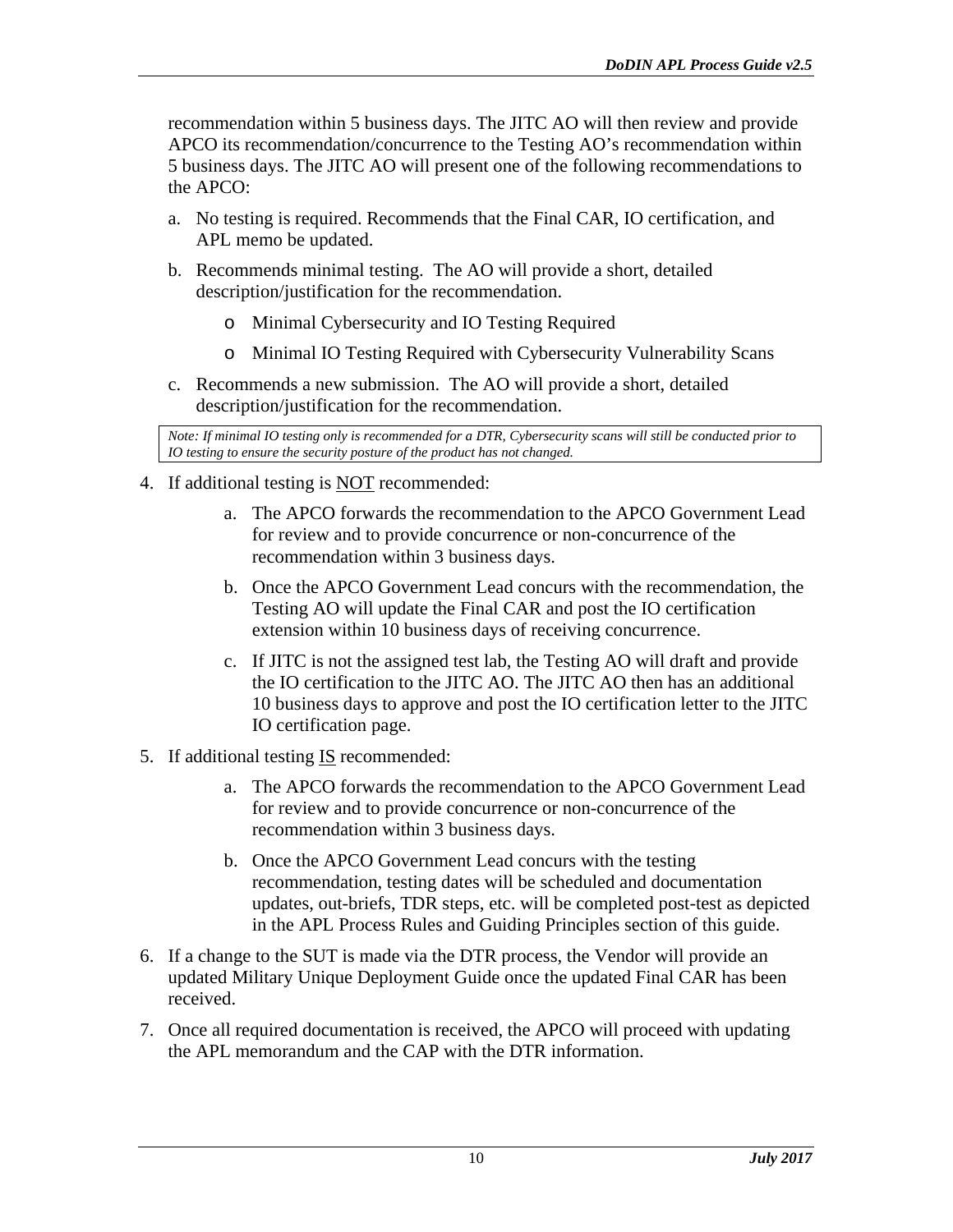# <span id="page-16-0"></span>**3.4 DoDIN Modified APL Process (MAP)**

The MAP is intended to expedite new device types onto the APL, or to use existing artifacts (test results, LOCs, etc.) to aid in placing products on the APL. The MAP is structured to accommodate DoD Sponsors that may need products for which they have reasonably well-established requirements, and in some cases, test results, yet these products do not appear in the UCR that is published periodically. If the UC Steering Group (UCSG) agrees that new device types and/or new products should be included in the UCR, the DoD Sponsors and Vendors do not have to wait for an updated UCR in order for a product to be tested and placed on the APL. APL testing can begin based on existing requirements that will be placed in the next version of the UCR.

## **MAP Product Categories**

There are three MAP product categories:

- 1. Products within Current UCR Product Categories- These are products that were tested and/or certified before development of the product category or products that have existing requirements similar to those in the UCR that can be augmented with UCR requirements. These products' ability to demonstrate applicable requirements will be verified prior to placement on the APL with coordination of DISA IE and JITC.
- 2. Operationally Validated- These include current UCR or approved MAP products that are currently fielded and successfully performing from both an IO and Cybersecurity perspective in DoD networks, have an IATO or ATO, and are in compliance with appropriate STIGs. These products may be end of life (i.e., APL removal status) or active (i.e., normal APL status). Products submitted against the operationally validated APL placement shall have requirements verified prior to APL placement with coordination of DISA IE and JITC based upon an LoC for requirements and/or operational field artifacts (testing artifacts, reports, certifications, etc.).
- 3. New UCR Product Categories- Products that have existing DoD (non-UCR) requirements that can be used in the next version of the UCR and have been approved for the UCR by the UC Steering Group are considered to be in a new product category.

## **MAP Submission**

To submit a product for APL MAP consideration, the same rules regarding Sponsorship and product documentation apply as stated in [Section 3.1](#page-9-0) of this document. For products being presented as a new UCR product category, the category should be specified at the time of submission in APLITS. If there are existing test results or certifications available, they should be included in the initial documentation submission. Once the documentation set is complete, a meeting will be scheduled to evaluate product maturity, features affecting assured service, and suitability for APL testing. Meeting participants will include the Vendor, Sponsors, APCO, Action Officers, and the UCR team. The UCSG will be used to provide guidance and issue resolution, as necessary. APCO will disseminate the results of the meeting and related discussions and clarify the way forward to all parties.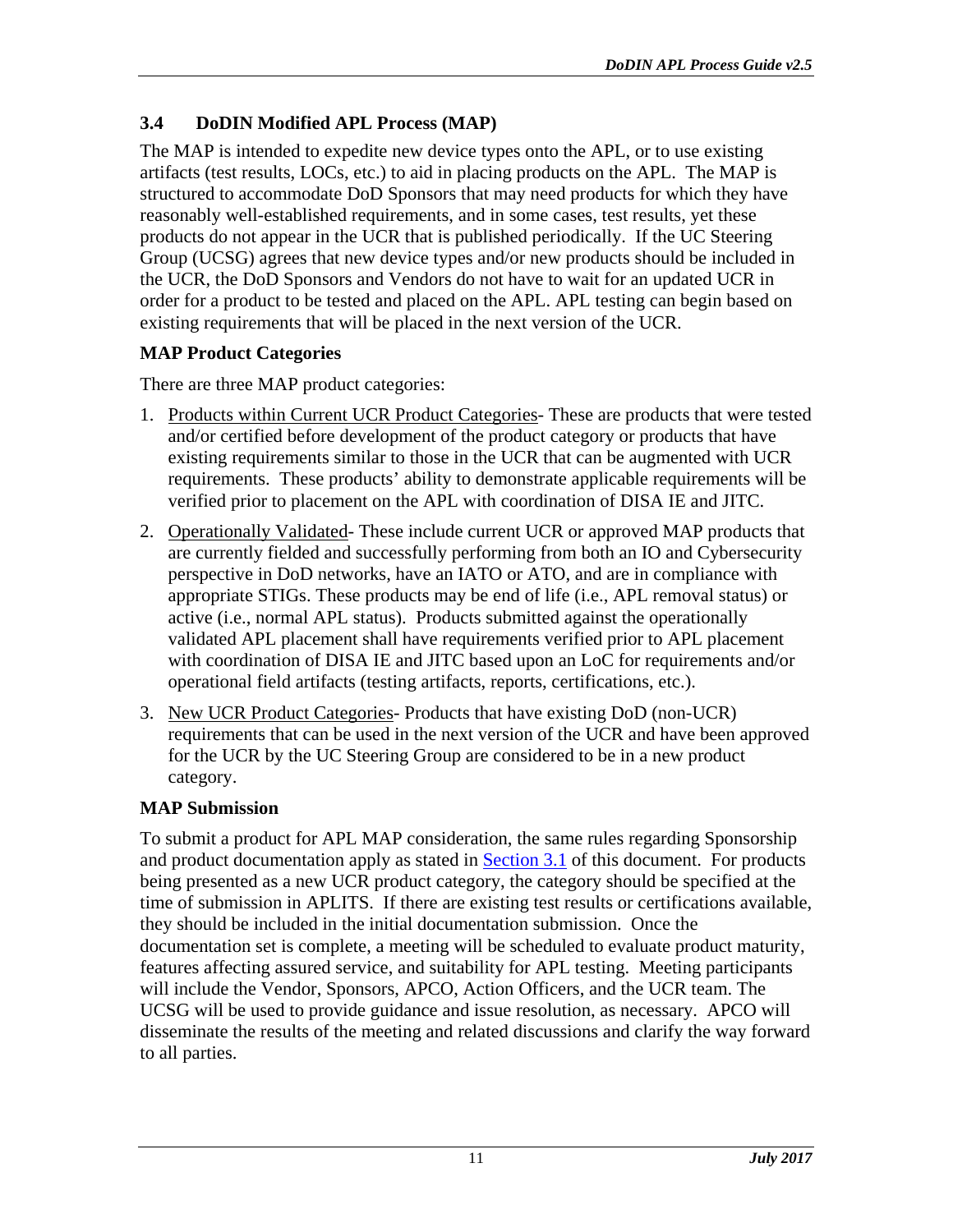## **APPENDIX A - ACRONYMS**

<span id="page-17-0"></span>

| Acronym       | <b>Definition</b>                                                 |  |
|---------------|-------------------------------------------------------------------|--|
| <b>AAA</b>    | Authentication, Authorization, and Accounting                     |  |
| <b>ADFS</b>   | <b>Active Directory Federation Services</b>                       |  |
| AO            | <b>Action Officer</b>                                             |  |
| AO            | Authorizing Official                                              |  |
| <b>APCO</b>   | <b>Approved Products Certification Office</b>                     |  |
| <b>APL</b>    | <b>Approved Products List</b>                                     |  |
| <b>APLITS</b> | Approved Products List Integrated Tracking System                 |  |
| <b>ATO</b>    | Authorization to Operate                                          |  |
| CA            | Certifying Authority                                              |  |
| <b>CAP</b>    | <b>Cybersecurity Assessment Package</b>                           |  |
| <b>CAR</b>    | <b>Cybersecurity Assessment Report</b>                            |  |
| C & A         | Certification and Accreditation                                   |  |
| <b>CCB</b>    | <b>Configuration Control Board</b>                                |  |
| <b>CRADA</b>  | Cooperative Research and Development Agreement                    |  |
| <b>CJCSI</b>  | <b>Chairman Joint Chiefs of Staff Instruction</b>                 |  |
| <b>DATO</b>   | Denial of Authorization to Operate                                |  |
| <b>DIACAP</b> | DoD Information Assurance Certification and Accreditation Process |  |
| <b>DISA</b>   | Defense Information Systems Agency                                |  |
| <b>DISN</b>   | Defense Information Systems Network                               |  |
| <b>DoD</b>    | Department of Defense                                             |  |
| <b>DoDI</b>   | Department of Defense Department Instruction                      |  |
| <b>DoDIN</b>  | Department of Defense Information Network                         |  |
| <b>DSAWG</b>  | Defense IA/Security Accreditation Working Group                   |  |
| <b>DSN</b>    | Defense Switched Network                                          |  |
| <b>DTR</b>    | Desktop Review                                                    |  |
| <b>FFS</b>    | Fee for Service                                                   |  |
| <b>FSO</b>    | <b>Field Security Operations</b>                                  |  |
| <b>ICM</b>    | <b>Initial Contact Meeting</b>                                    |  |
| <b>IATO</b>   | Interim Authorization to Operate                                  |  |
| IA            | <b>Information Assurance</b>                                      |  |
| <b>IAAP</b>   | <b>Information Assurance Assessment Package</b>                   |  |
| <b>ICM</b>    | <b>Initial Contact Meeting</b>                                    |  |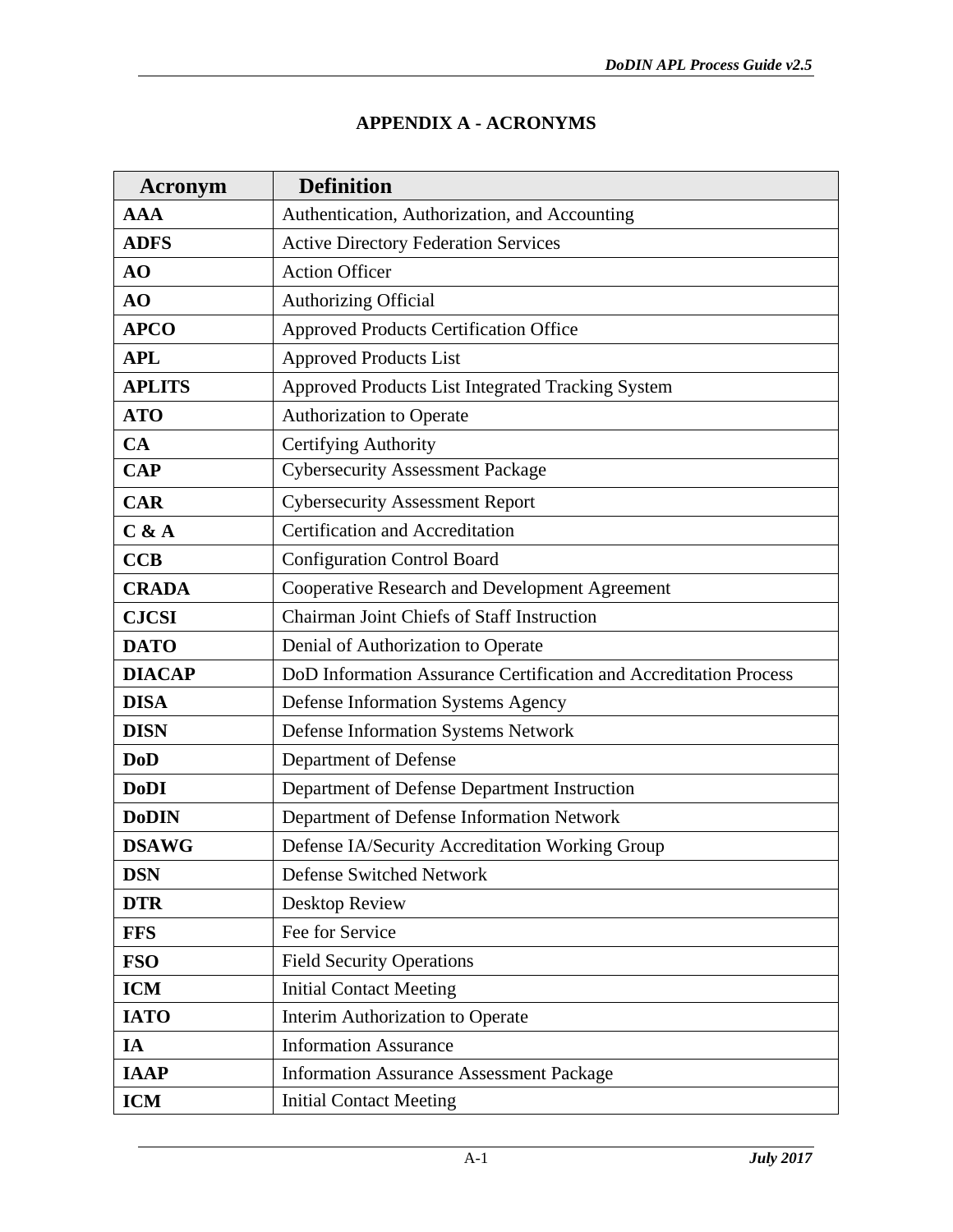| Acronym        | <b>Definition</b>                                           |  |
|----------------|-------------------------------------------------------------|--|
| <b>IO</b>      | Interoperability                                            |  |
| IP             | <b>Internet Protocol</b>                                    |  |
| <b>JIC</b>     | Joint Interoperability Certification                        |  |
| <b>JITC</b>    | Joint Interoperability Test Command                         |  |
| <b>JS</b>      | <b>Joint Staff</b>                                          |  |
| <b>LDAP</b>    | <b>Lightweight Directory Access Protocol</b>                |  |
| LOC            | Letter of Compliance                                        |  |
| <b>MAP</b>     | Modified Approved Products List Process                     |  |
| <b>MILDEP</b>  | <b>Military Department</b>                                  |  |
| <b>MIPR</b>    | Military Interdepartmental Purchase Request                 |  |
| <b>MMD</b>     | <b>Multifunction Mobile Device</b>                          |  |
| <b>NAC</b>     | <b>Network Access Control</b>                               |  |
| <b>NIAP</b>    | National Information Assurance Partnership                  |  |
| <b>NIIN</b>    | Networks and Information Integration                        |  |
| <b>NIPRNet</b> | Sensitive but Unclassified Internet Protocol Router Network |  |
| <b>NII</b>     | Networks and Information Integration                        |  |
| <b>NTP</b>     | <b>Network Time Protocol</b>                                |  |
| <b>NS</b>      | <b>Network Services</b>                                     |  |
| <b>ODC</b>     | <b>Other Direct Costs</b>                                   |  |
| <b>OTPT</b>    | One Time Password Token                                     |  |
| <b>OSD</b>     | Office of the Secretary of Defense                          |  |
| <b>PKI</b>     | Public Key Infrastructure                                   |  |
| POA&M          | Plan of Action and Milestones                               |  |
| <b>POC</b>     | Point of Contact                                            |  |
| <b>RADIUS</b>  | Remote Authentication Dial-In User Service                  |  |
| <b>RAE</b>     | <b>Required Ancillary Equipment</b>                         |  |
| <b>RTS</b>     | <b>Real Time Services</b>                                   |  |
| <b>SAR</b>     | Self-Assessment Report                                      |  |
| <b>SRG</b>     | <b>Security Requirements Guide</b>                          |  |
| <b>STIG</b>    | Security Technical Implementation Guide (STIG)              |  |
| <b>SUT</b>     | <b>System Under Test</b>                                    |  |
| TACACS+        | <b>Terminal Access Controller Access-Control System</b>     |  |
| <b>TDR</b>     | <b>Test Discrepancy Report</b>                              |  |
| TN             | <b>Tracking Number</b>                                      |  |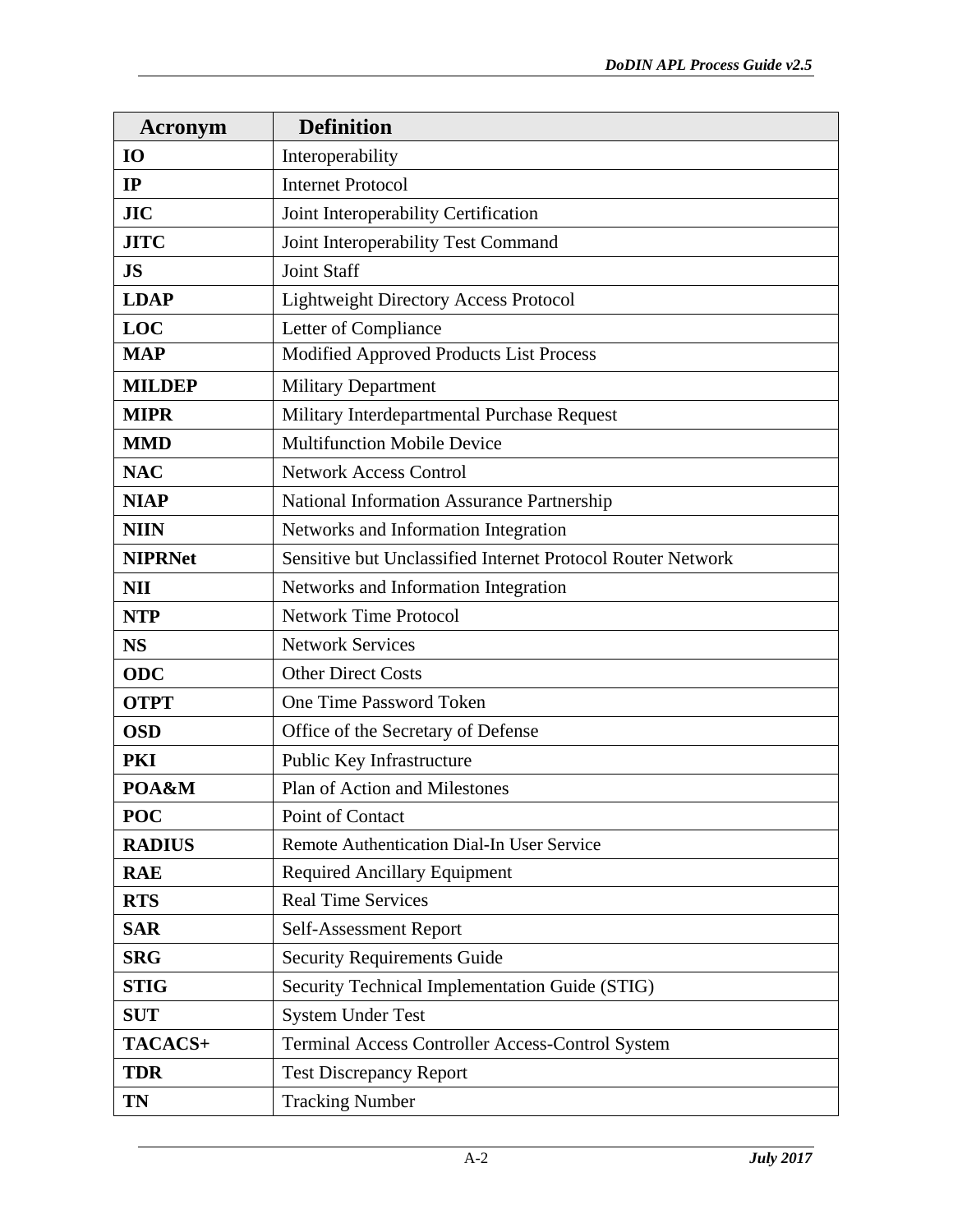| Acronym     | <b>Definition</b>                        |  |
|-------------|------------------------------------------|--|
| TP          | <b>Test Procedures</b>                   |  |
| T&E         | <b>Testing and Evaluation</b>            |  |
| <b>UC</b>   | <b>Unified Capabilities</b>              |  |
| <b>UCR</b>  | <b>Unified Capabilities Requirements</b> |  |
| <b>UCSG</b> | Unified Capabilities Steering Group      |  |
| <b>USD</b>  | <b>Under Secretary of Defense</b>        |  |
| V&V         | Verification and Validation              |  |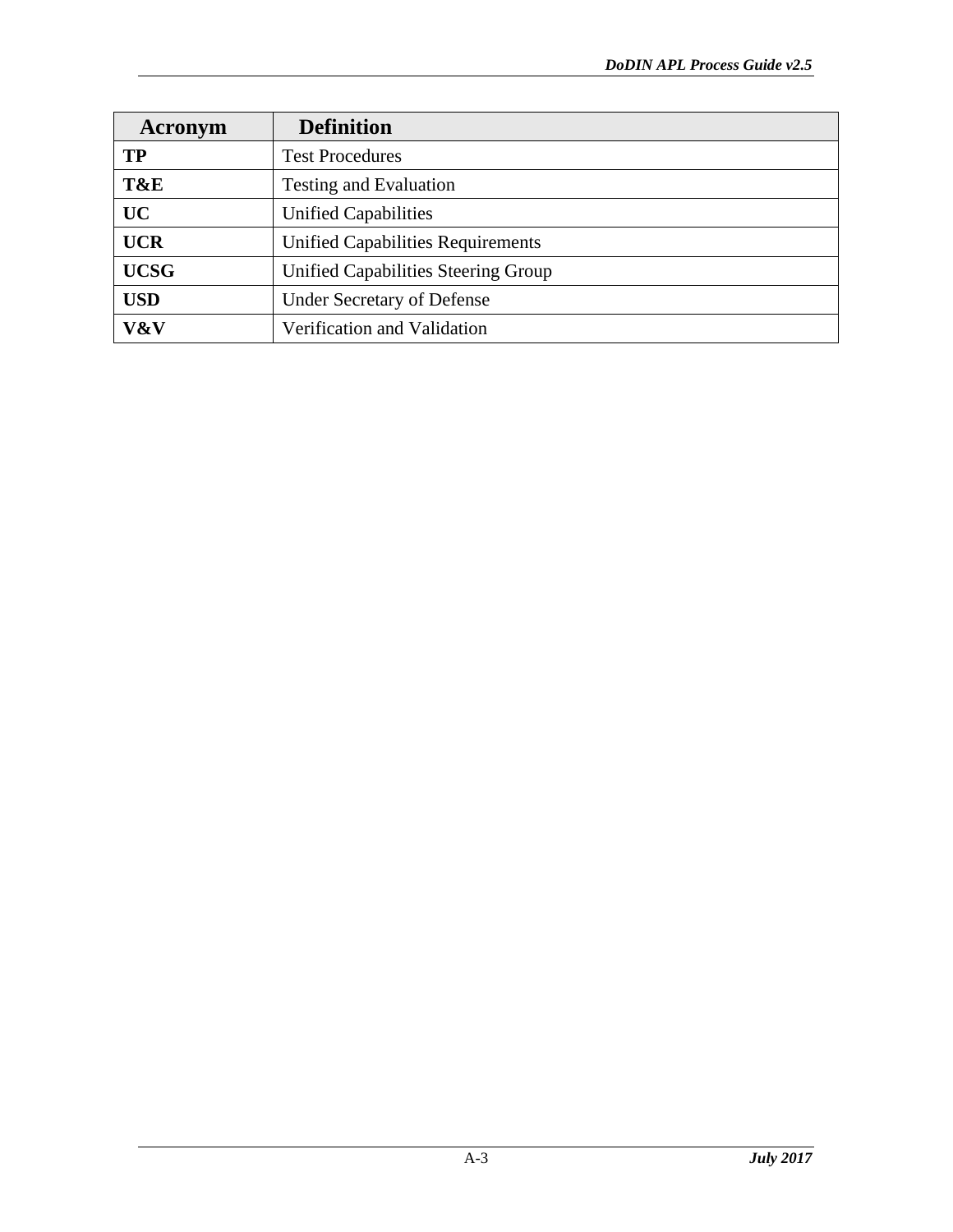#### **APPENDIX B- REFERENCES**

- <span id="page-20-0"></span>• Department of Defense (DoD) Unified Capabilities Requirements 2013 (UCR 2013) Change 1, June 2015
- The Chairman of the Joint Chiefs of Staff Instruction (CJCSI) 6212.01E, Interoperability and Supportability of Information Technology and National Security," 15 December 2008
- CJCSI 6211.02D, Defense Information Systems Network (DISN) Responsibilities, 24 January 2012
- CJCSI 6215.01C, "Policy for DoD Voice Networks with Real Time Services (RTS)," 9 November 2007
- DoDI 8100.04 "DoD Unified Capabilities", 9 December 2010
- DoDI 8500.1E, "Information Assurance (IA)," 24 October 2002
- DoDI 8500.2, "Information Assurance (IA) Implementation," 06 February 2003
- DoDI 8510.01 Change 1, "Risk Management Framework (RMF) for DoD Information Technology (IT)," 24 May 2016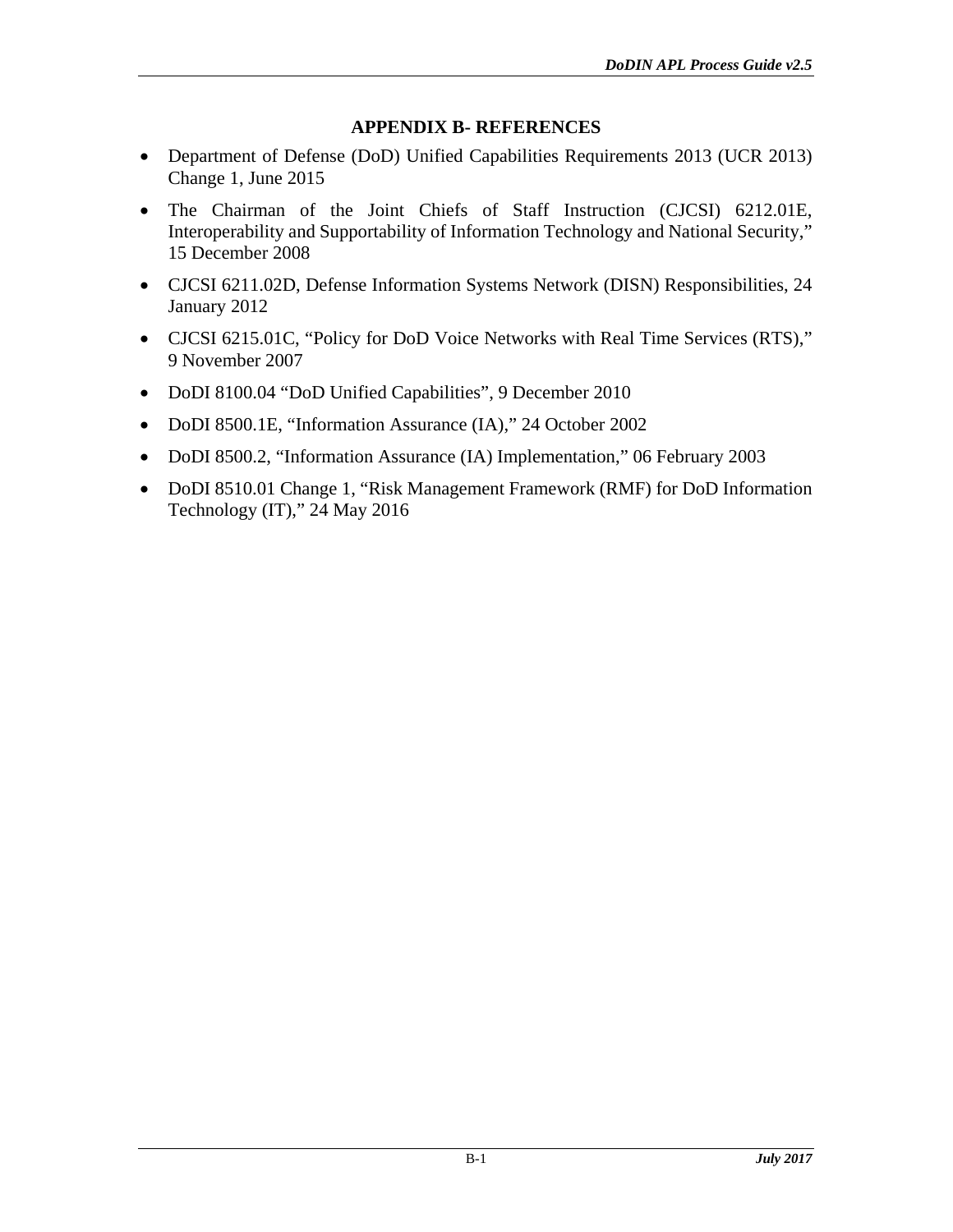# **APPENDIX C- DODIN APL DOCUMENTATION GUIDE**

# <span id="page-21-0"></span>**INTRODUCTION**

Following are the minimum documentation requirements for products submitted to the APCO in support of the APL testing. All products submitted for APL testing must include the initial and follow-on documentation as described below. All submittal documentation templates can be found on the [APL Process Guide](http://www.disa.mil/Network-Services/UCCO/Policies-and-Procedures) web page under the APL Product Submittal Documentation section.

## *Initial Required Documentation*

- System Diagram
- System Description and Component List Template
- STIG Questionnaire
- LoC Template with signed Cover Letter
- SF-328 Form: Certificate Pertaining to Foreign Interests

All applicants attempting to complete a submittal must provide these documents to the APCO to have a Tracking Number assigned and begin processing of the product submittal for testing. The APCO will confirm receipt of documentation when these requirements have been satisfied.

## *Follow-on Documentation*

- Self-Assessment Report
- Military Unique Deployment Guide

All applicants attempting to complete placement on the APL must first agree to provide these two documents to the APCO in order to receive final APL approval. All documentation should be submitted to the APCO using [APLITS](https://aplits.disa.mil/) and in accordance with the [APLITS User Guide.](https://aplits.disa.mil/docs/aplitsuserguide.pdf)

## **DOCUMENTATION REQUIREMENTS**

## <span id="page-21-1"></span>**1.1 System Diagram**

The detailed diagram of the test environment must be submitted in Visio format (.vsd) and include a SUT boundary line and legend. See [Figure 2](#page-22-0) for an example of an acceptable diagram. Note the OSs, applications, databases, web servers, Internet Protocol (IP) addresses, etc. applicable to the solution. If there are components needed to provide proof of functionality for the SUT, but not targeted for Cybersecurity and IO certification, these components need to be clearly identified and remain outside the test boundary. The SUT boundary line should clearly identify SUT components. Solution components and connection types that are desired by the Sponsor should be represented in the diagram. Optional components or connection types not requested by the Sponsor should not be included in the SUT diagram submitted to the APCO. The specific details of all connection types supported by the SUT that are to be covered within the certified configuration of the product must be clearly detailed and labeled in the diagram.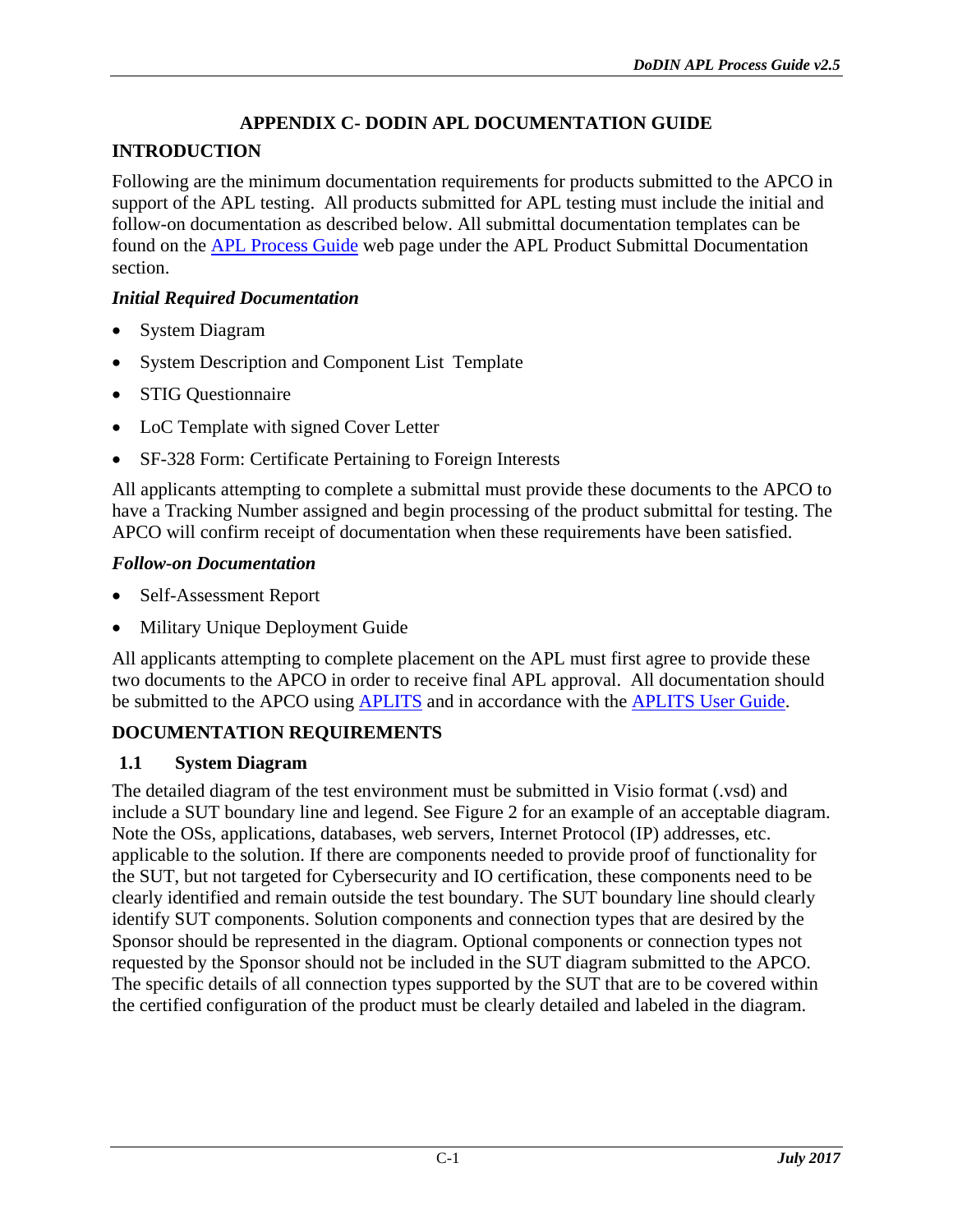

**Figure 2: Sample System Diagram**

#### <span id="page-22-0"></span>**Solution Management**

Most solutions have numerous options available to manage the solution. The main options fall under the following categories:

- Local Management Only:
	- o Management directly connected to the terminal
	- o Management directly connected to an administrative Personal Computer (PC)/laptop
- Emergency Management: Major configuration and setup operations for the solution are performed by the manufacturer prior to shipping the product to the installation site. No further administrative access to the device is needed except during emergency maintenance of the device.
- Remote Management:
	- o In-Band Management: Management done via Transmission Control Protocol/Internet Protocol (TCP/IP), Simple Network Management Protocol (SNMP)
	- o Out-of-Band Management: Management via modem. If a modem is intended to be used, the modem must be included in the SUT and subject to full Cybersecurity testing.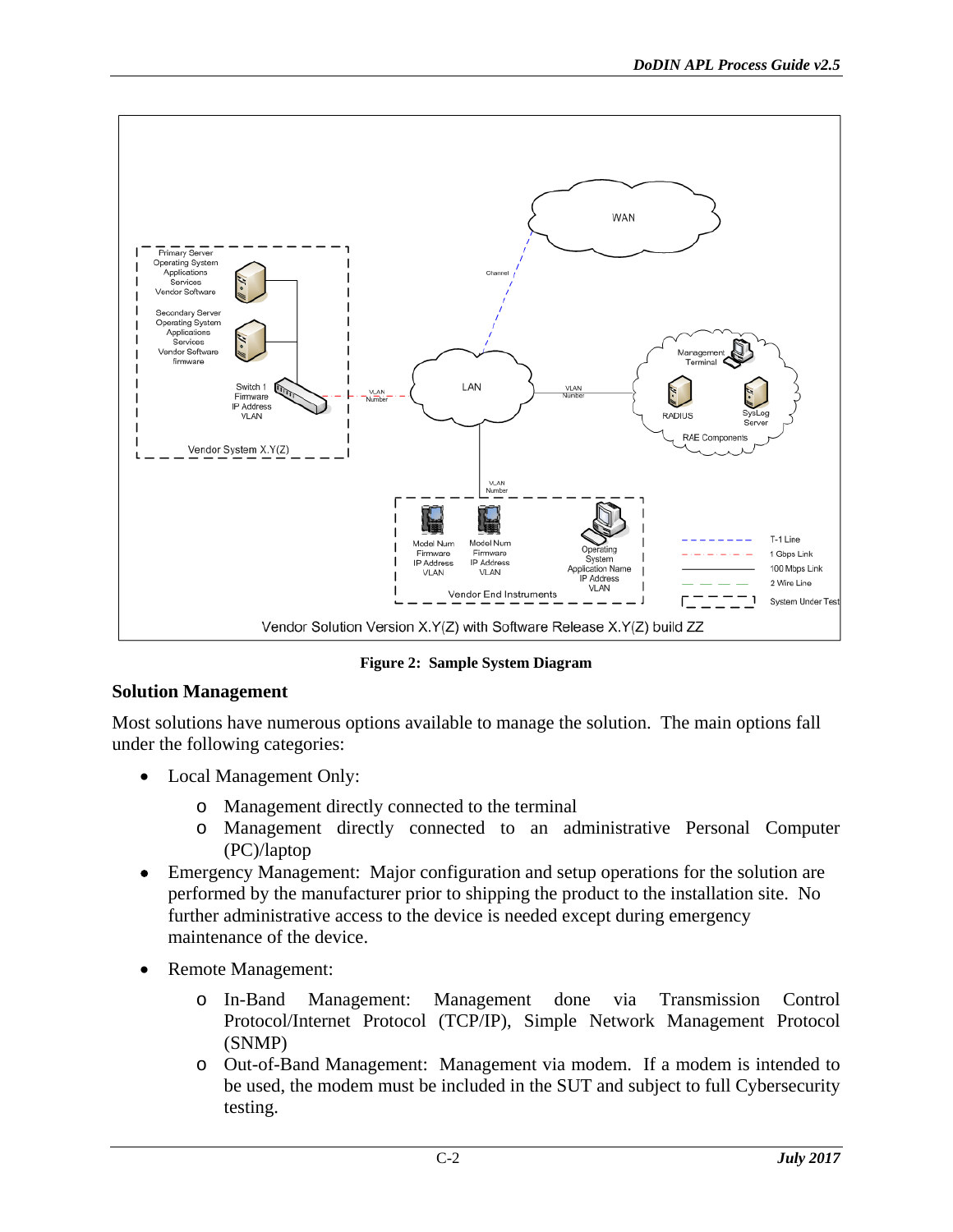Include security features used in managing the SUT. If the SUT intends to be certified using either option 1 or 2 as the method for management, it needs to be noted in the system diagram. If the solution intends to support option 3, the diagram needs to include remote management and the port, protocol, and version being used by the system to support remote management. Provide details of any file sharing done by the SUT, components of the SUT involved, the method used for file sharing, and the ports and protocols involved.

### <span id="page-23-0"></span>**1.2 System Description and Component List Template**

The System Description and Component List Template can be found on the **APL Process Guide** web page under the APL Product Submittal Documentation section. Within the template, the Vendor should provide a brief description of the functionality and purpose of the entire solution. This is usually one paragraph. The description gives the reader a clear understanding the solution type (session controller, network element, etc.). Be sure to define all acronyms. All solution components that will be involved in the testing of the solution need to be clearly identified in the solution's product documentation. Provide a brief description of each component in the solution noting its function. Ensure marketing language is removed from the component descriptions and hardware/software versions are accurate.

The specific application details of any non-standard applications (e.g., Microsoft Office Suite) running on any of the components within the certification boundary of the SUT, including software release or version details, need to be clearly identified and labeled. The specific application information system identified in the diagram needs to be the exact same as what is intended for deployment by the government Sponsor of the solution.

*Note: It is very important that the Vendor and Sponsor of any solution discuss and agree upon the OSs of each component of the solution prior to submitting their documentation to the APCO.*

## <span id="page-23-1"></span>**1.3 STIG Questionnaire**

The STIG Questionnaire has been developed to help Vendors analyze their solutions and assist with determining which DoD STIGs are applicable based on the breakout of all the components, software applications, general environment configuration, protocols and management methods used by the solution. The STIG Questionnaire template can be found on the [APL Process Guide](http://www.disa.mil/Services/Network-Services/UCCO/Policies-and-Procedures?panel=1) web page under the APL Product Submittal Documentation section.

#### <span id="page-23-2"></span>**1.4 Letters of Compliance (LoC) Template and Cover Letter**

Detailed requirements for products and/or functions are provided or referenced in the UCR documentation. In accordance with the UCR, systems are required to have IPv6 capability for testing. All LoC templates can be found on the [JITC Document Depot.](http://jitc.fhu.disa.mil/projects/ucdepot/documentdepot.aspx) A link to the JITC Document Depot web page is also available on the **APL Process Guide** website under the DoDIN APL Product Submittal Documentation section. The LoC template should be submitted for the respective UCR device type with the following requirements included:

- Provide a status for all requirements marked as Required (R).
	- o For any partial compliance, state specifically the requirements not complied with.
	- o For all non-comply and partial comply responses, provide a POA&M.
- The LoC template must be submitted in Portable Document Format (.pdf) and contain a signed cover letter.
- The signed cover letter must adhere to the following: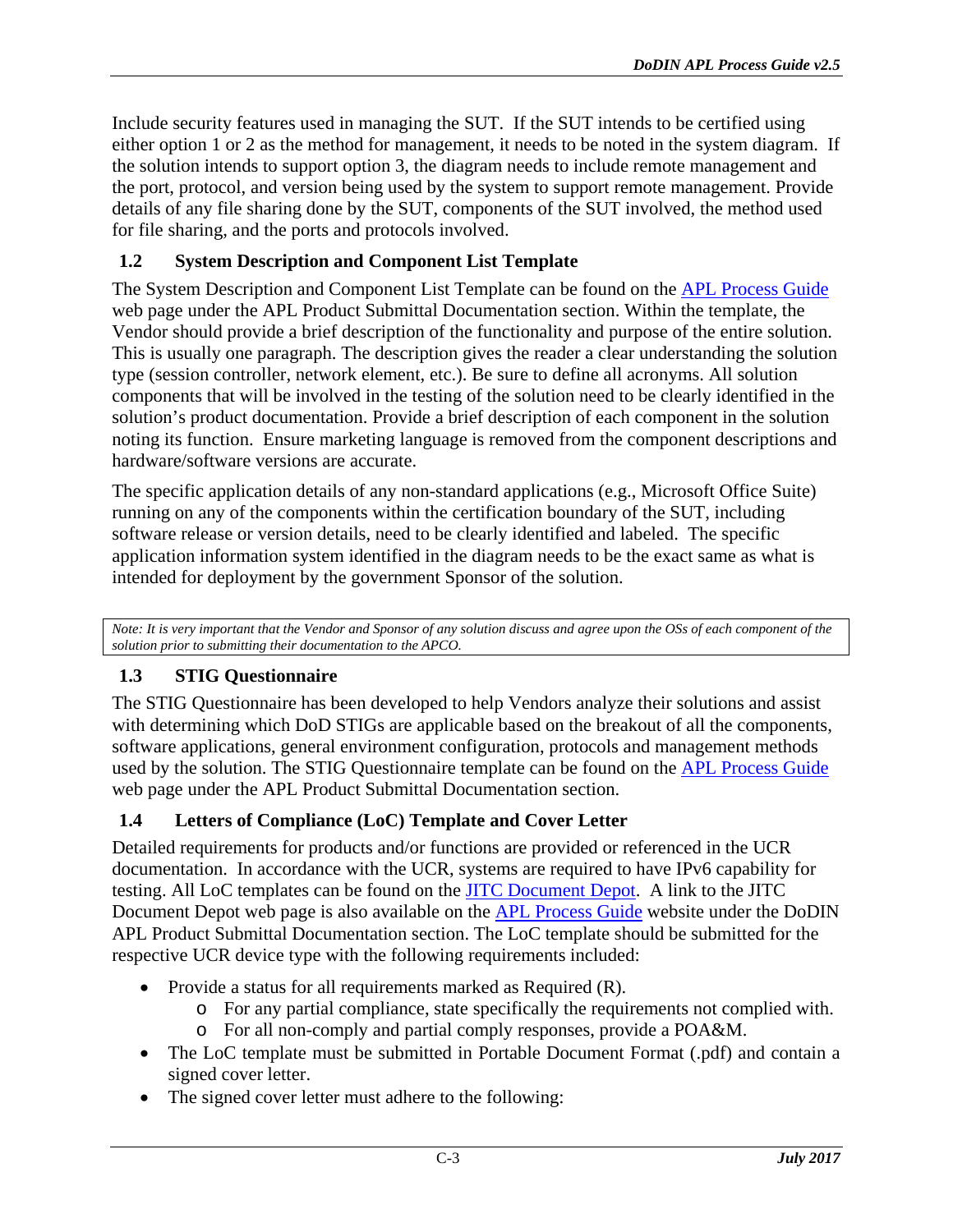- o Submit in .pdf format and be included with LoC Template as the cover page
- o Provide on company letterhead
- o Contain a Vice President-level authority signature

*Note: Within each LoC Template, refer to the Instructions tab and Vendor Cover Letter Template tab for further guidance.*

#### <span id="page-24-0"></span>**1.5 Standard Form 328 (SF-328) - Certification Pertaining to Foreign Interests**

All companies submitting for APL testing must submit a current SF-328 with their product documentation. Instructions for filling out the SF-328 can be found at [http://www.dss.mil/documents/foci/sf328\\_instructions.pdf](http://www.dss.mil/documents/foci/sf328_instructions.pdf) . All SF-328 forms must be signed and dated. Any attachments or references mentioned in the Remarks section must be provided. The SF-328 template can be found on the [APL Process Guide](http://www.disa.mil/Services/Network-Services/UCCO/Policies-and-Procedures?panel=1) web page under the DoDIN APL Product Submittal Documentation section.

#### <span id="page-24-1"></span>**1.6 Vendor Self-Assessment Report (SAR)**

A complete Vendor SAR is a representation of findings from all current STIGs applied to the SUT identified during the ICM with mitigation and POA&M statements for all identified open findings. An incomplete Vendor SAR will not be accepted. The Vendor SAR is due to the APCO 10 business days prior to the scheduled Cybersecurity testing start date.

- Previous Cybersecurity testing reports will not be accepted in place of a Vendor SAR. Failure to comply with the Vendor SAR requirement could result in cancellation of the scheduled test dates and possible retirement of the TN.
- The Vendor SAR template will be locked in once received after the ICM. If applicable STIGs have been updated after the Vendor was provided the Vendor SAR template, the Testing AO will include these updated STIGs during testing and the input received in the Vendor's SAR can be transferred to the STIG checklist at the start of Cybersecurity testing.
- All Vendor SARs must be in Excel format using the template provided by the Testing AO.
- To meet the minimum requirements, a Vendor SAR must:
	- o Show the status of all STIGs identified in the Vendor SAR template (open, closed, N/A, etc.)
	- o Provide mitigations for all open findings. If a status is marked Not Applicable (N/A) please include a short comment explaining why.
	- o For retests, provide additional information to show resolution of all items identified during the previous out-brief.
	- o For all STIGs that have automated scripts available Provide the results for all components of the solution and indicate the status (i.e., open, closed, Not a Finding (NF)). The majority of the automated scripts generate multiple files for different uses, with one containing all the consolidated findings. If that document is available from the automated script, it is preferred over the raw output data from the scripts. Another acceptable option is to pull the vulnerability data from the raw output of the scripts and consolidate them into a Microsoft Excel or Word file.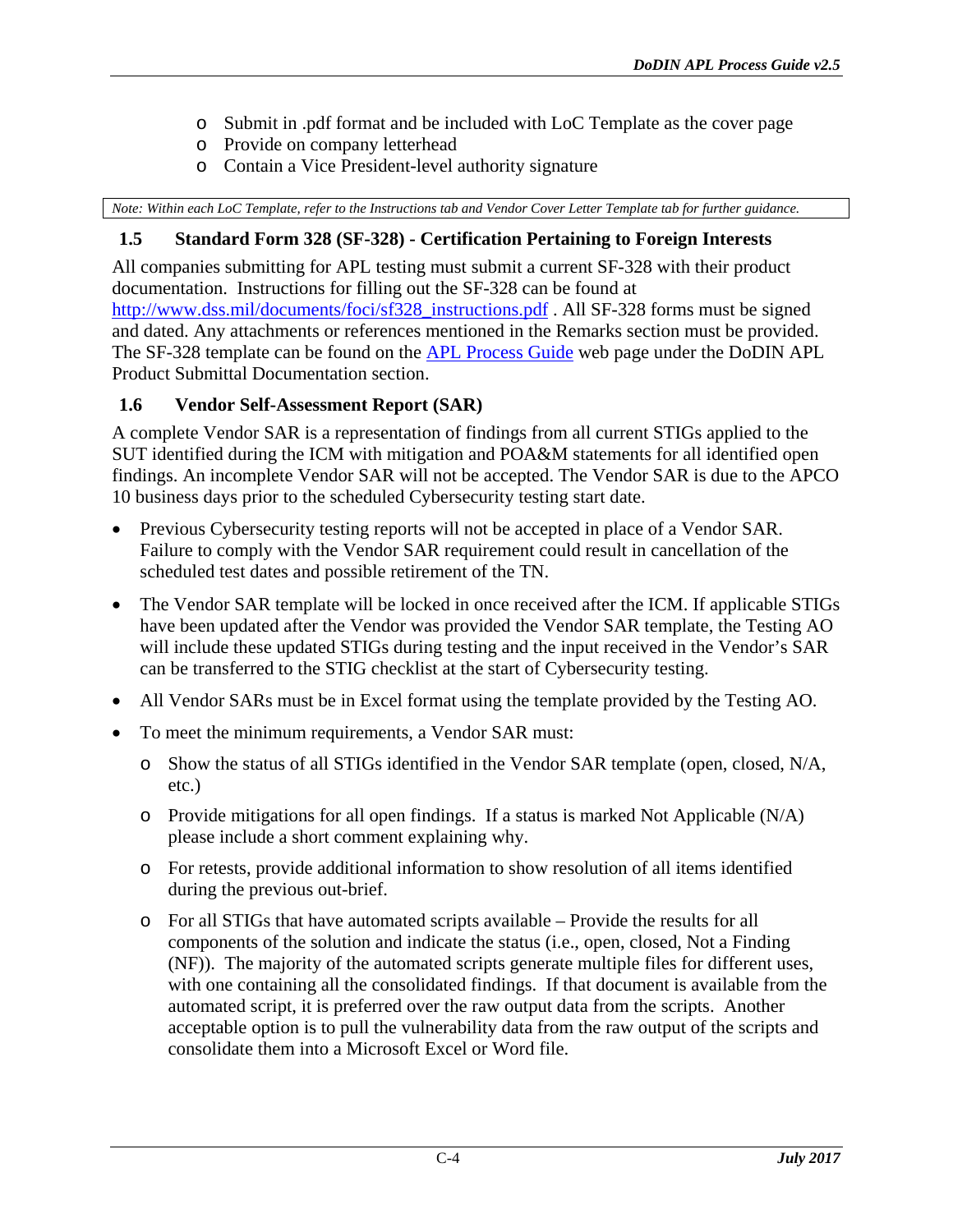## <span id="page-25-0"></span>**1.7 Military Unique Deployment Guide**

Prior to final APL approval, the Vendor is required to submit a Vendor-developed Military Unique Deployment Guide to the APCO. The purpose of this document is to collect, document and make available to the DoD community all configuration changes made to the solution to pass Cybersecurity and IO requirements during testing. The Military Unique Deployment Guide will provide enough detail to allow a customer to take an out-of -box solution and reconstruct the final configuration of the solution as it was tested and approved.

The following evaluation factors should be considered by the Vendor when developing the document:

- Title the document: Military Unique Deployment Guide
- Include the Vendor's Logo.
- Deployment Guide Date: Must be dated after the final Cybersecurity out-brief or DTR submittal date.
- Include version numbering, document change control history page, specific POC information (email address) for who to submit recommendations for comments/changes, and a page numbering scheme.
- Include the Conditions of Fielding (CoF) as reflected within the Final Cybersecurity Assessment Report OR include a statement instructing the user to reference and follow the CoF listed in the Final CAR.
- Include clarifying and/or necessary screen shots, device configuration files, reference tables, and Vendor configuration details/release notes/tweaks that were implemented during testing.

The Deployment Guide can be submitted to the APCO via APLITS at any point after the Final CAR has been received from the AO.

#### <span id="page-25-1"></span>**1.8 Modified APL Process (MAP) Documents**

Vendors, with assistance from their Sponsors, at a minimum will need to provide the following documentation to be reviewed by the APCO. Additional documentation may be required depending on the MAP category that the product is being submitted under.

- Provide all appropriate ATO supporting documentation including:
	- DIACAP/RMF Scorecard and Artifacts and copy of the valid ATO/IATO

- ATO AO Executive Package: This includes the supporting documentation that was provided at the time of the request for an ATO.

#### - DoDIN APL New Submission Package:

- a. System Diagram
- b. System Description and Component List Template
- c. STIG Questionnaire
- d. LoC Template and Cover Letter
- e. SF 328 Form: Certificate Pertaining to Foreign Interest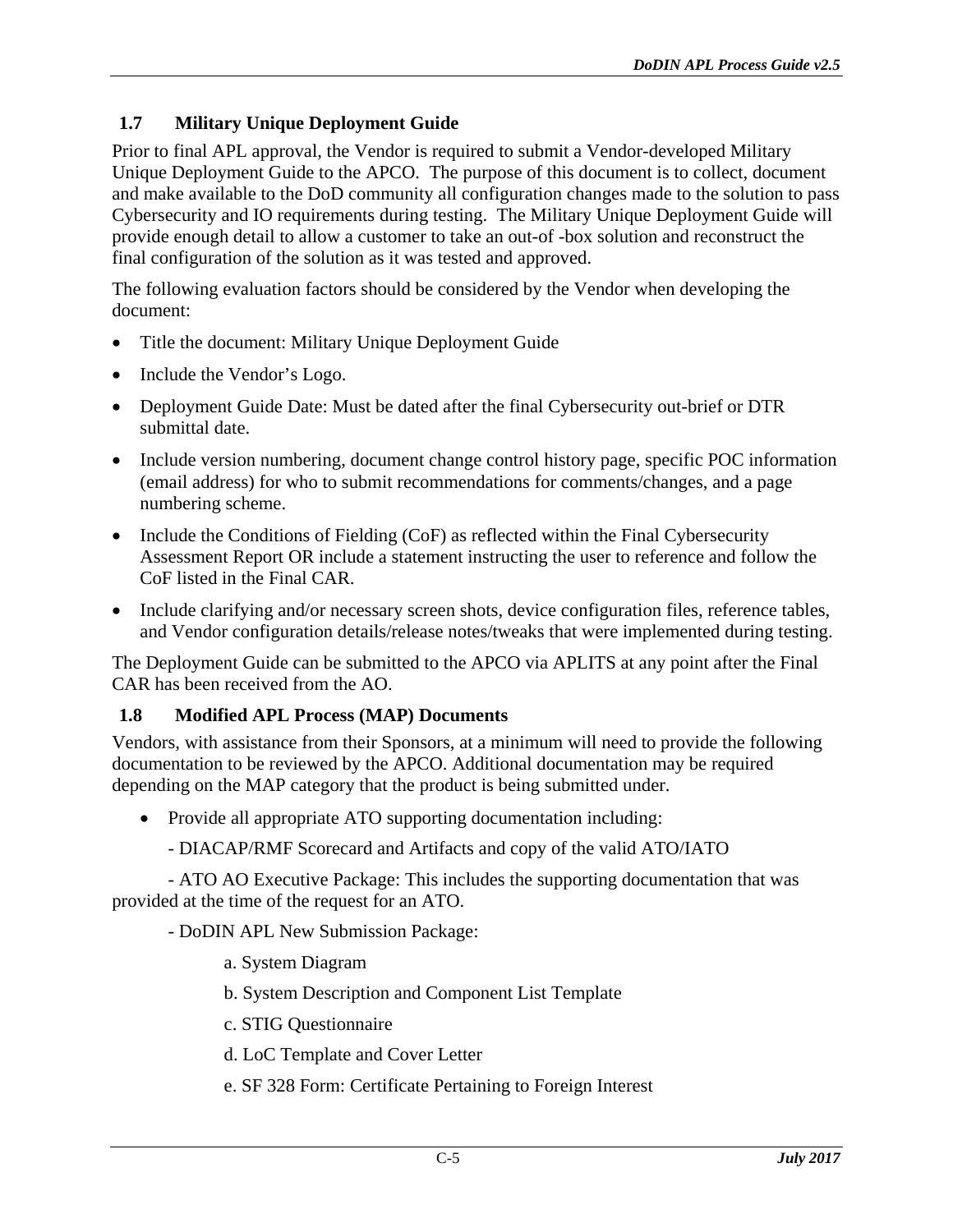## **APPENDIX D- MITIGATIONS AND POA&MS**

## <span id="page-26-0"></span>**INTRODUCTION**

This appendix is designed to provide guidance on developing mitigations and POA&Ms for both Cybersecurity and IO.

#### <span id="page-26-1"></span>**1.1 Format Examples**

The following two examples of mitigations and POA&Ms are provided to assist in the development of Cybersecurity Assessment Reports and include the level of detail required by the CA. It is highly recommended that the following format be used and the mitigations, POA&Ms and comments be provided in blue font.

#### **VULID/STIGID:** VMS ID: V0013727/PDI: WA000-WWA026

**Requirement:** The httpd.conf StartServers directive is not set properly.

**Finding:** The httpd.conf StartServers directive is set to 16. It should be set between 10 and 15.

**Vulnerability:** These requirements are set to mitigate the effects of several types of DOS attacks.

**Components Affected Components Affected (2):** Vendor Network Controller A, Vendor Network Controller B.

**Mitigated by RAE: NO**

**Vendor Mitigation:** In this area, please specify what controls will be implemented to lessen the risk, (i.e. Placing the product behind a firewall, restricting by IP address, running the application on a CAC enabled workstation, placing the product in a secured area, password change procedures will be documented in the Deployment Guide). Also, include any additional Condition of Fielding in this area which will lessen the risk. Preface the controls with: **"**This finding will be mitigated by …"

**Vendor POA&M:** In this area, please specify what the fix is, when the fix will be implemented by and how the fix resolves the finding. Please specify the date in the MM/DD/YYYY format (i.e. If the fix was to change the products configuration file, the POA&M would state: "The fix is to change the product configuration file to include the directive…..which implements ……by MM/DD/YYYY.)

(Note: If the finding cannot be fixed, because of such reasons as technology limitations or the product requires a third party product, then you must request the AO/CA to accept the risk. To do so, please specify: "The Vendor requests the AO/CA to accept the risk because … (Please state why you are making the request, (i.e. A fix to the product cannot be implemented because there is not enough storage or it will break the product in the following manner...). Not specifying a date, or saying that the fix is estimated to be implemented by or is scheduled for some time in Quarter Number or stating a specific date cannot be provided at this time is unacceptable and will delay the process.)

**Vendor Comment:** In this section, please provide any additional information about the product that will help in a recommendation determination. Such things as: how the product will be deployed in the field or how it will be administered, or if only administrators are allowed to use the application are considered good information. Copying a STIG section in this area is not acceptable or specifying that the Vendor does not consider the finding a finding is not acceptable.

For findings that are mitigated by Required Ancillary Equipment (RAE), it is acceptable to change the above "Mitigated by RAE" statement from NO to YES and provide a description of the mitigation utilizing the RAE in the Vendor Mitigation section. If a follow-on product change is to be made, please describe what the change will be in the Vendor Comment section and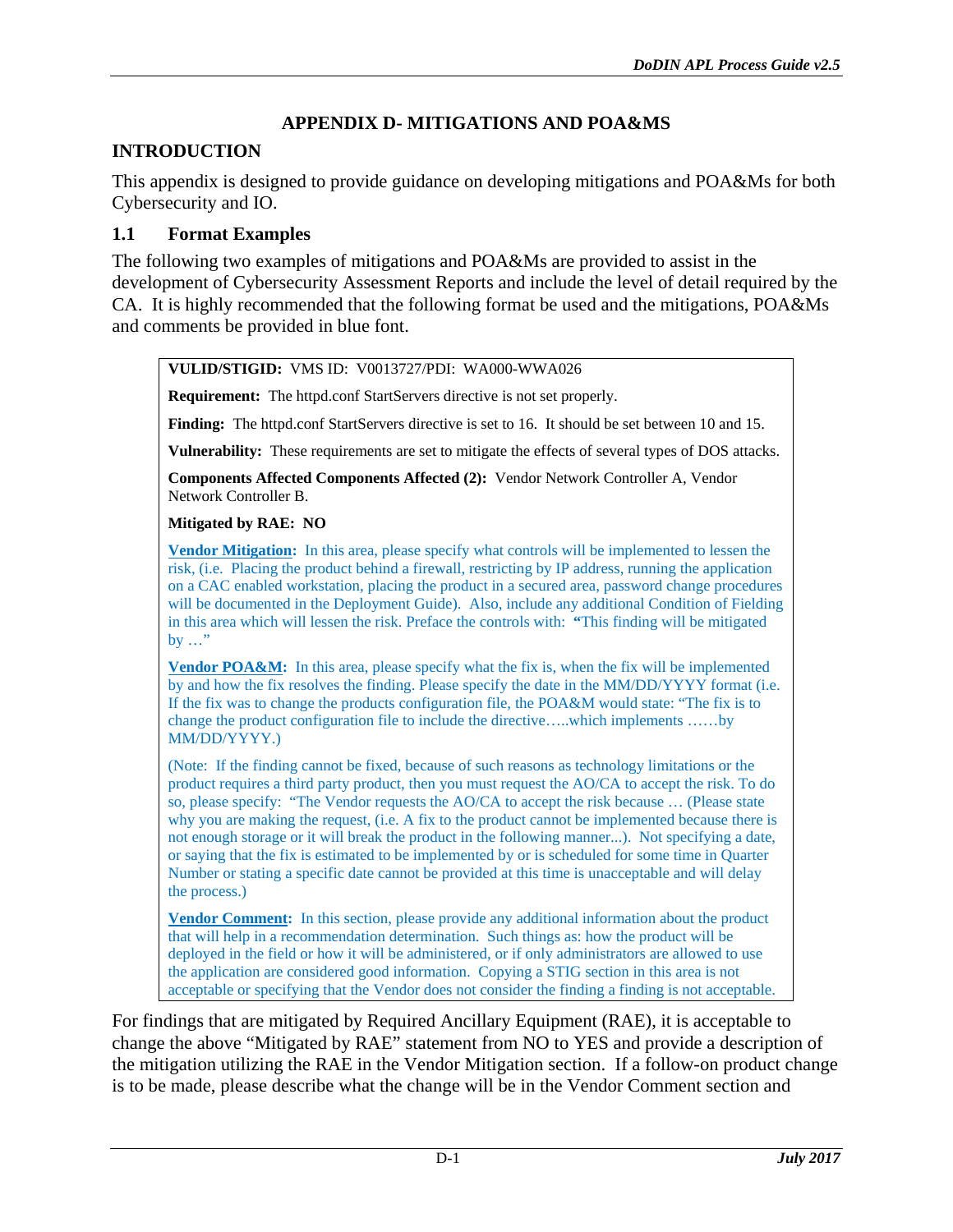provide the date the product will be changed in the Vendor POA&M section. Below is an example.

**a) VULID/STIGID:** VMS ID: V0006173/PDI: APP6140

**Requirement:** Log files are not retained for at least one year.

Finding: The product does not have any means of notifying the user when the logs are full. However, this is mitigated through the use of an external SYSLOG server.

**Vulnerability:** Log files should be maintained so that if any questionable event should occur on the network, the situation could be reconstructed to determine exactly what happened. Keeping Log files for a period of one year provides a sufficient amount of time to determine if anything occurred that requires evaluation.

**Components Affected (2):** Vendor Network Controller A, Vendor Network Controller B

**Mitigated by RAE:** Yes, as proven by the use of an external SYSLOG server.

**Vendor Comment:** The Vendor believes that this requirement will be better handled through the use of RAE and will continue to require an external SYSLOG server. This will be included as a condition of fielding.

Finally, all Internet Protocol Version (IPV) findings are to be treated the same as STIG findings when attaching category levels, with High being treated as a CAT I, Medium as a CAT II, and Low as a CAT III. Mitigation/POA&Ms should concur with STIG mitigation requirements. All Open Ports Table findings should state the use of each port in the Vendor Comment column.

#### <span id="page-27-0"></span>**1.2 Cybersecurity POA&M Rules of Engagement**

- The Vendor provides quarterly updates, and updates to coincide with scheduled finding POA&M completions.
- The CA and AO approve APL listing with expectation to close POA&Ms.

Options to successfully close this POA&M include:

- **1.** Verification from government or military personnel responsible for overseeing the installation of the solution with the approved POA&M closed (preferred).
- **2.** Desktop Review of the fix to the solution by the test centers resulting in no additional testing.
- **3.** Desktop Review of the fix resulting in required V&V testing necessary to update the solution's certification.
- If one of the three options is met prior to the expiration date, the POA&M will be closed out and the product will remain on the APL.
- If none of the options to close the POA&Ms have been met by the expiration date, the following will be applied at IE leadership's discretion:
	- o The Vendor either does not respond or responds negatively to the POA&M notification. This results in product removal from the APL.
	- o The Vendor responds that the POA&M conditions have been met but is currently in process to identify the best option to satisfactorily prove the closure to IE. This results in the product remaining on the APL with the expectation of an expeditious resolution. Timeline to be granted at IE leadership discretion.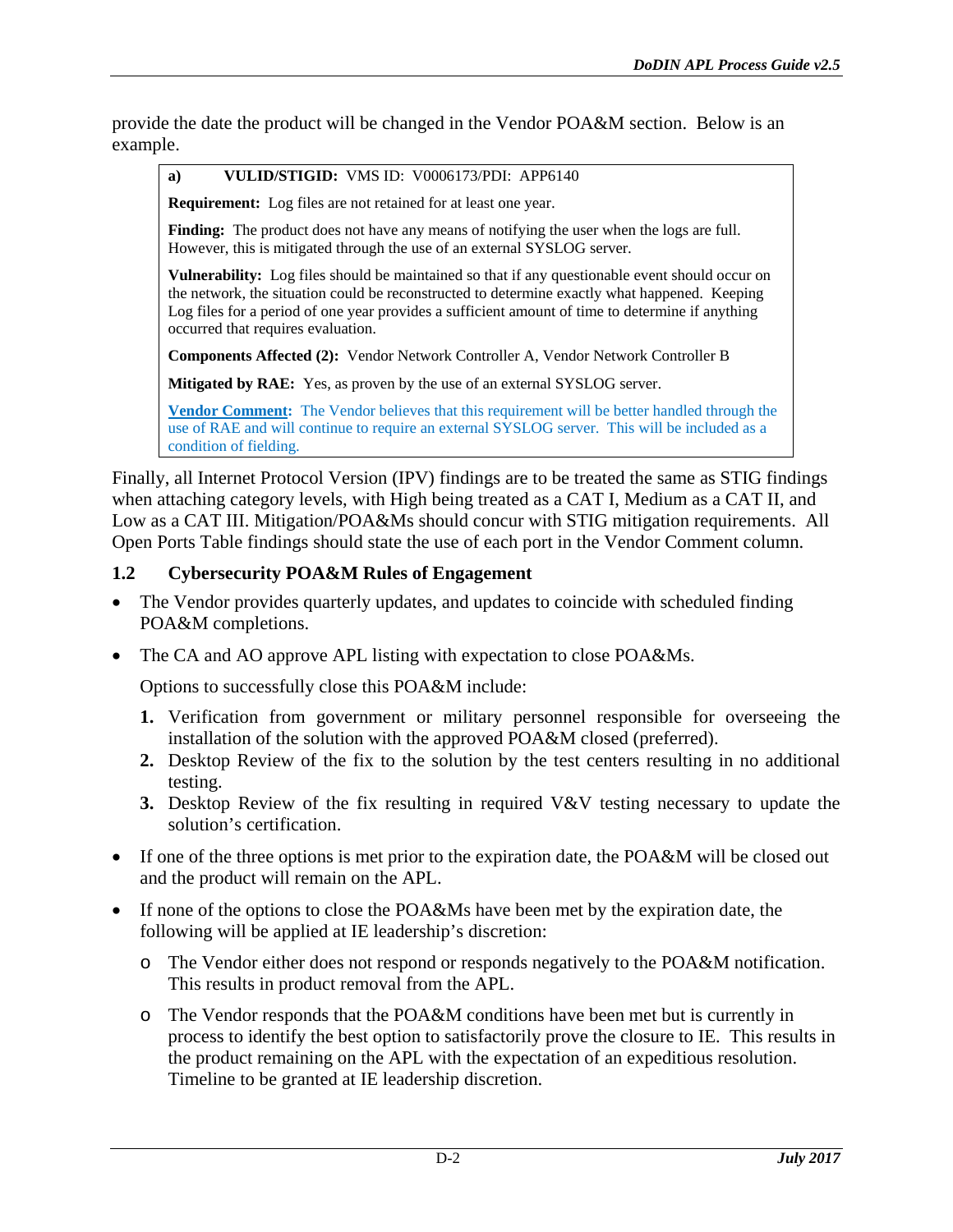o The Vendor responds that the fix is still in progress and requests additional time for the POA&M. This results in possible removal from the APL, based on IE leadership decision.

## <span id="page-28-0"></span>**1.3 IO POA&M Rules of Engagement**

- Once IO testing has been completed and open TDRs are documented, the Vendor will have 10 business days to provide a response (IO POA&Ms) for the open TDRs. Responses should be made with input and concurrence of the Sponsor. Responses should minimally include:
	- o An IO POA&M addressing whether the Vendor plans on resolving the discrepancy
	- o Planned resolution timeline
	- o Software/hardware implications if the currently defined SUT is not fixed.
- All adjudications with an outcome that would preclude certification (i.e., critical) will be reviewed by DoD CIO, DISA IE, and/or JITC. A final adjudication decision will be provided to the APCO, Vendor, and JITC for appropriate action (i.e. TN retired).
- In the product's lifecycle, if the Vendor's IO POA&Ms are not met, there will be a review of the product's APL validity. The product will then be reviewed by the IO Adjudication Board and a recommendation will be made by the board to either extend the POA&M or proceed with a recommendation to remove the product from the APL. If the IO Adjudication Board recommends that the product be removed from the APL, the board will provide its recommendation to DoD CIO, IE, and/or JITC for final determination.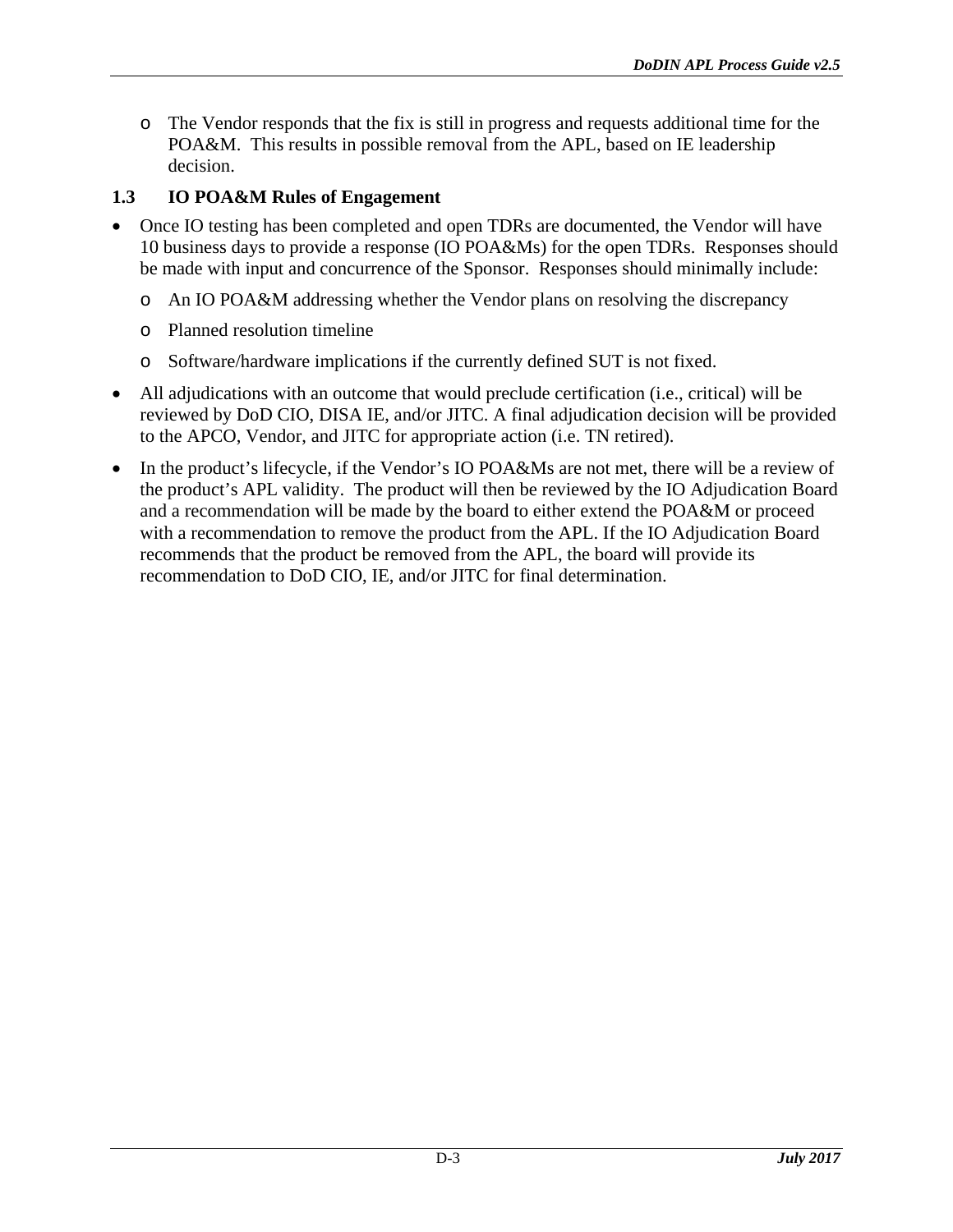### **APPENDIX E- JITC FEE FOR SERVICE RULES OF ENGAGEMENT**

<span id="page-29-0"></span>After the APCO and the Sponsor accept the completed submittal and assign a Tracking Number to the product, an Initial Contact Meeting will be scheduled to discuss the scope of testing and the cost model that applies to the product- either DISA funded or Fee for Service (FFS). Vendor products used within the DISN core network will be tested under an Equipment Cooperative Research and Development Agreement (CRADA). DISN edge products will be targeted for Vendor FFS. Generally, if a DISN edge product is sponsored by DISA, it will be tested under the DISA funding cost model. The Equipment CRADA and FFS cost models are defined as follows:

- Equipment CRADA (No Cost): The Vendor and Sponsor agree through a legal document that the cost of the Cybersecurity and IO testing will be paid for with the Vendor equipment that is left at the government test facility. That is, the Government is exchanging the cost of their test labor for Vendor equipment. The Government will support equipment CRADAs for any product determined to be part of the DISN core or essential to the DISA transition to end-to-end IP connectivity for all DoD users.
- FFS (Cost CRADA): The Vendor or the Sponsor agree through a legal document to pay the Government for the cost of APL testing with a check (refer to DoD Component lab practices) or Military Interdepartmental Purchase Request (MIPR) for all labor, installation, travel, deinstallation (if applicable), and other direct costs (ODCs) that are incurred in support of APL testing. Payment for testing does not guarantee placement on the APL. Costs associated with each FFS product can be estimated by reviewing the CRADA document.

The Vendor applicant will be informed of the cost model that applies to their product by the AO at the ICM. When the cost model is FFS, the following process will be supported:

- 1. The AO will generate a cost CRADA, a cost breakdown, and a listing of Vendor equipment.
- 2. The following estimated cost information will be included in the cost breakdown as a minimum:
	- a. Government services and ODC
	- b. Contractor test labor costs
- 3. The AO will submit the cost CRADA to the Vendor for signature within three weeks of the ICM. The AO does not require the Vendor to have signed the cost CRADA prior to scheduling testing dates; however the cost CRADA must be signed by both parties and funding received at least four weeks prior to the scheduled start date of testing. Otherwise, the AO will have to remove the Vendor product from the test schedule and reschedule after funding is received.
- 4. Concurrent with the cost CRADA development, the AO will send the Vendor a formal, detailed cost estimate letter with the details of where to send a check, the type of check required, and the government agency to which the check should be issued.
- 5. If testing is completed early or if the Vendor chooses to terminate testing early due to a large number of findings that preclude product listing on the APL, the remaining test funds on task will either be returned to the Vendor or left on task for future test activities after coordination with Vendor. Note that the maximum length of time funding can remain on task is one year from the time of receipt of funds.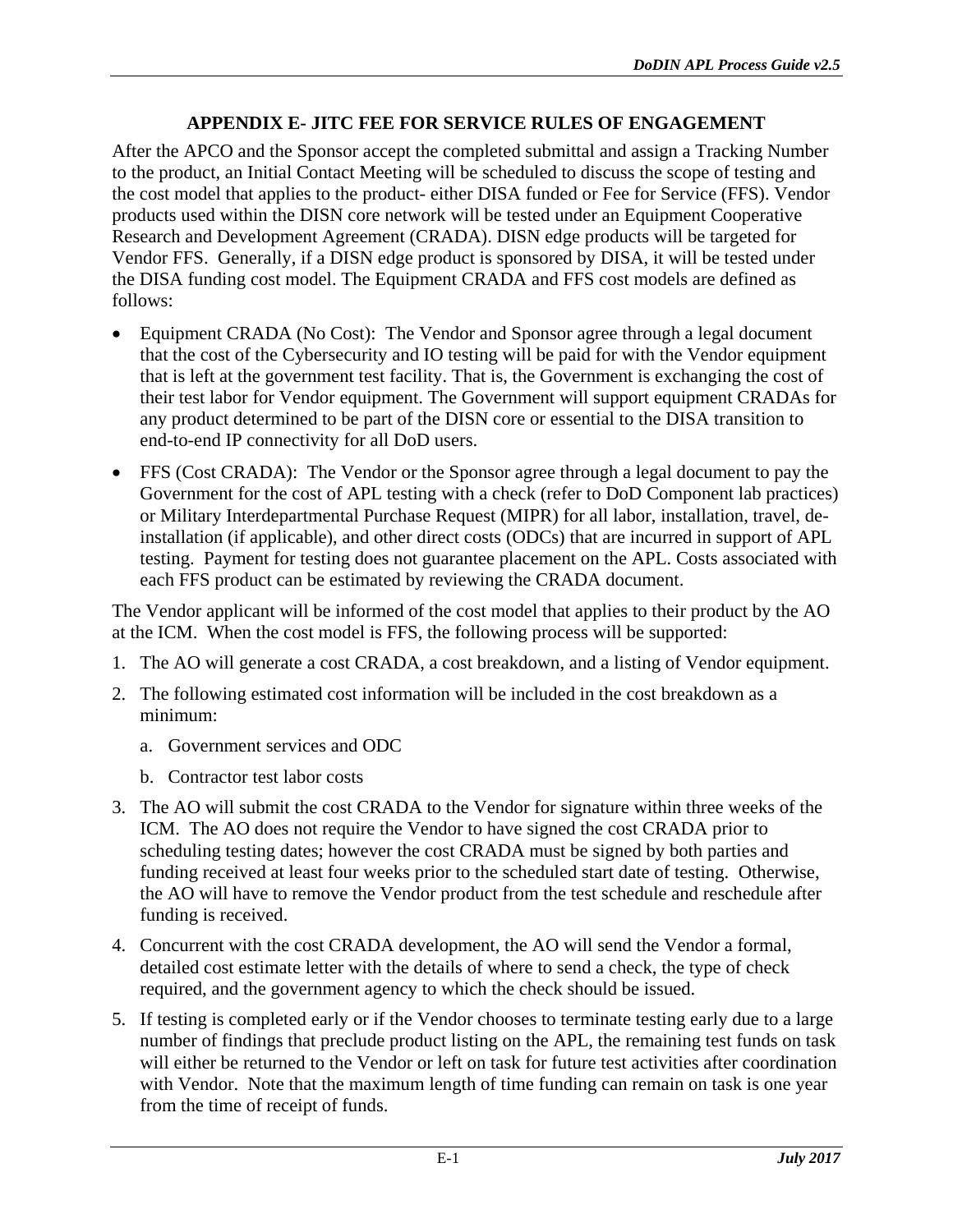- 6. During testing, the AO will work with the Vendor to resolve findings at the Vendor's request, but if testing is not completed at the end of the test window, all testing will stop until additional funds are received from the Vendor based on an amended cost CRADA.
- 7. Vendor complaints on test process, test delays, and test personnel have to be submitted in writing and the Government will determine if additional test time is justifiable at no expense to the Vendor.
- 8. Products that are on active Equipment CRADAs will not be subject to FFS during the life of the CRADA. Therefore, testing of software or hardware updates will be in accordance with the rules of Equipment CRADA items through the life of the CRADA. The Government, however, can terminate Equipment CRADAs in accordance with the terms of the CRADA prior to its expiration date and retain ownership of all hardware and software. Additional testing of items on terminated Equipment CRADA will occur through a FFS agreement.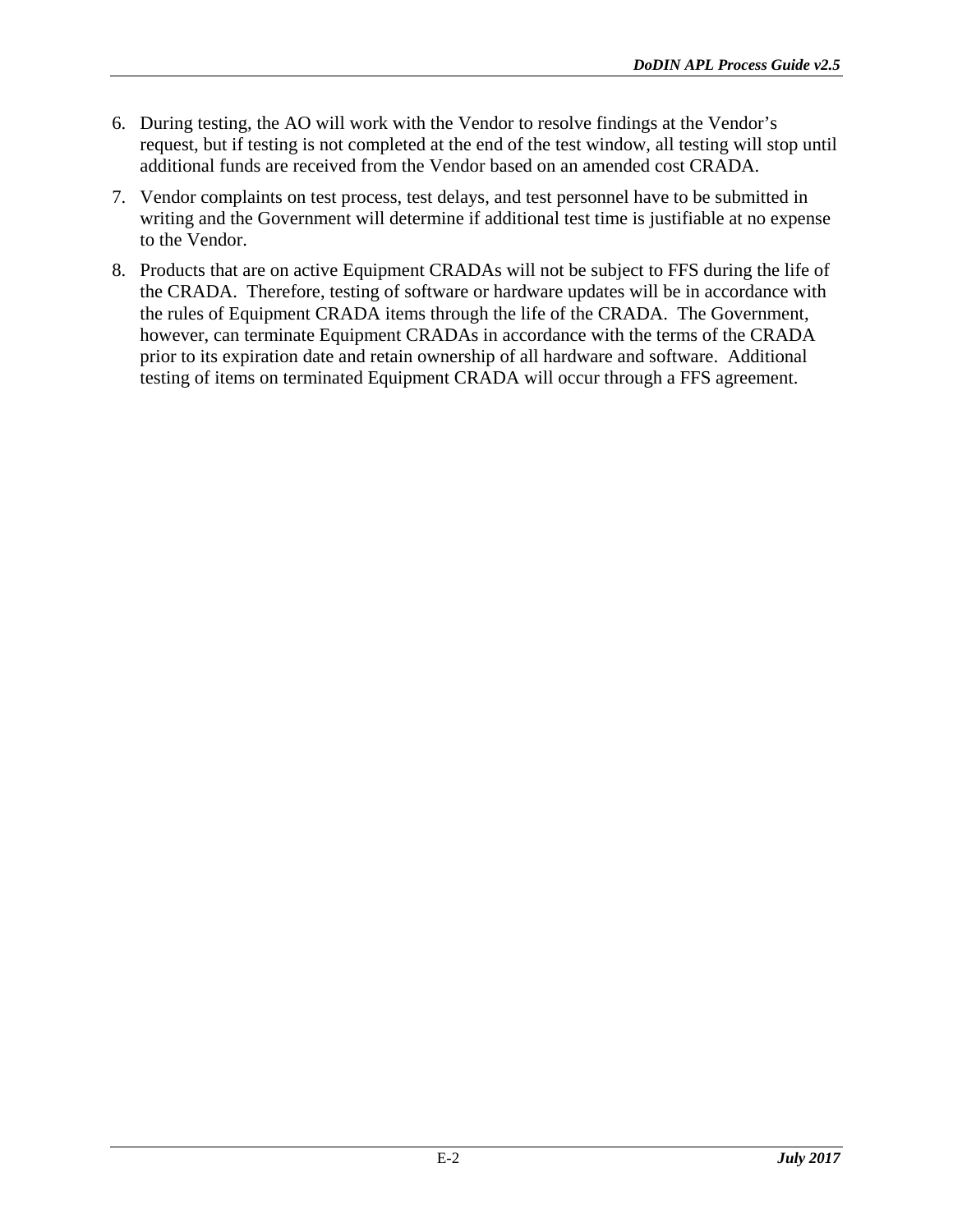#### **APPENDIX F- UCR 18-MONTH RULE**

<span id="page-31-0"></span>When there is an addition, change, or deletion to the Unified Capabilities Requirement and the UCR is signed, one of five dispositions will apply on the first day of a product IO test window:

- **1.** If the requirement has been lessened, Vendor compliance is immediate.
- **2.** If the requirement change affects public safety, and is noted as such in the UCR, then compliance is immediate.
- **3.** If the requirement addresses a critical or major Cybersecurity risk, compliance is immediate.
- **4.** If the requirement is necessary for multivendor interoperability, compliance may be immediate as noted in the UCR.
- **5.** All other requirements will become applicable 18 months after the UCR publication date.

If the UCR does not state whether a new requirement is immediate or in 18 months, the requirement is considered an 18-month requirement. If a product is submitted to the DoDIN APL testing process prior to the 18-month effective date, requirements deemed not effective immediately do not have to be met. If a submission is received after the 18-month date, all new requirements will have to be met. Requirement modifications occurring between UCR versions will be posted to the APCO [website](http://www.disa.mil/Network-Services/UCCO/Policies-and-Procedures) in the UCR section to which it applies. Only critical or major Cybersecurity risk requirement changes between UCR versions will apply to products and will be deemed immediate. Coordination of the requirements that will apply to a product test window to achieve APL status will occur at the ICM and will be based on the scheduled/projected day for the start of testing.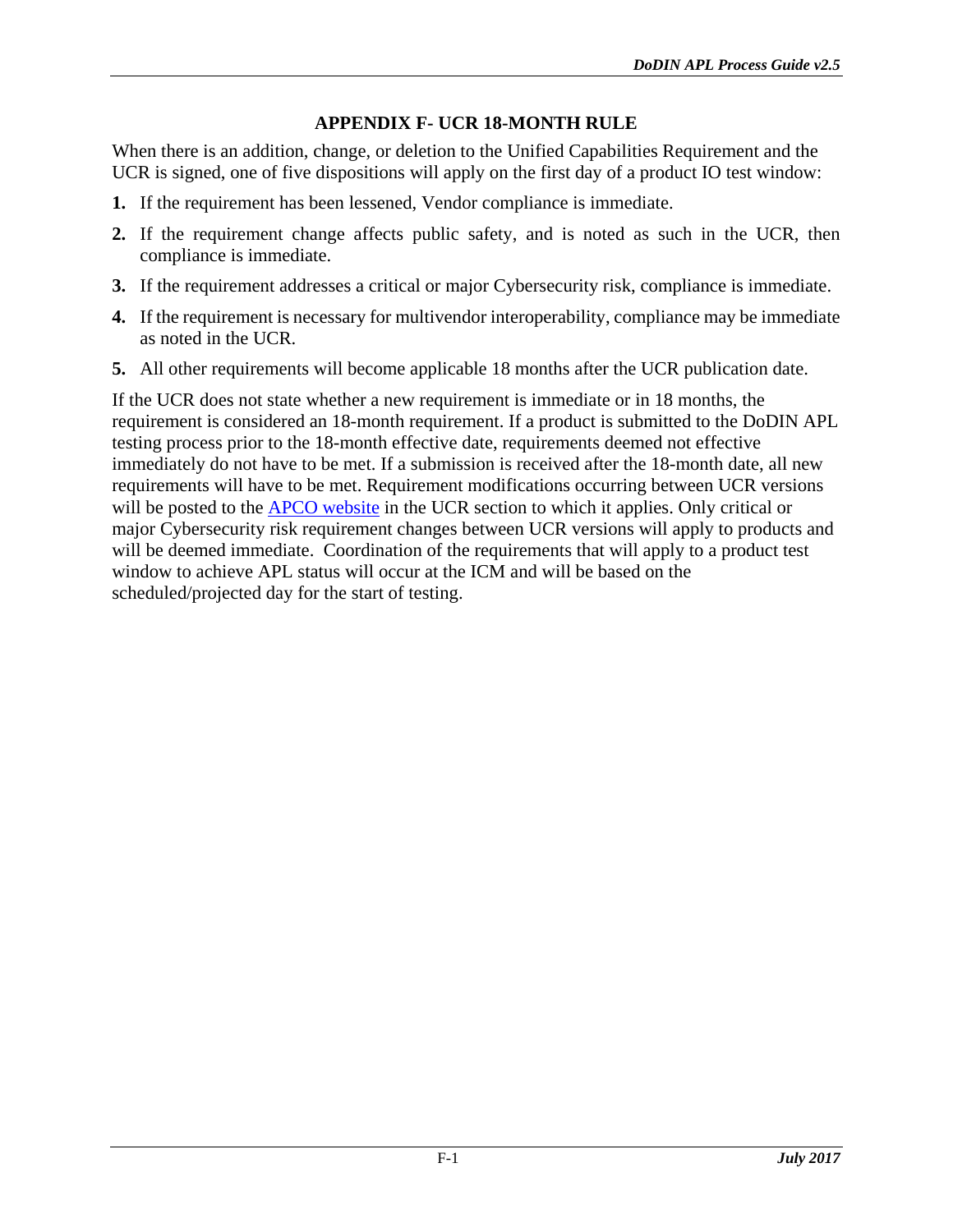#### **APPENDIX G- NIAP & NIST CERTIFICATIONS**

#### <span id="page-32-1"></span><span id="page-32-0"></span>**1.1 National Information Assurance Partnership (NIAP)**

If a product is a security device or Cybersecurity related tool, it must be either NIAP-certified or proven to be in the NIAP certification process prior to being accepted into the APL process.

If a product is a security device or Cybersecurity related tool, it must fit one of the Protection Profiles (PP) located on the [NIAP website](https://www.niap-ccevs.org/Profile/PP.cfm) and be submitted for NIAP certification.

The test lab must include the NIAP certification or a status letter as an appendix in the Cybersecurity Assessment Report. Where applicable, the testing lab will utilize existing testing results that cover DoDIN APL Cybersecurity requirements (i.e. DoD Security Annex, NIAP testing, Vendor-Specific STIGS) to minimize the Cybersecurity testing done during the APL process.

#### <span id="page-32-2"></span>**1.2 National Institute of Standards and Technology (NIST)**

All products providing cryptographic-based security per applicable Federal Law and STIG requirements must be certified to FIPS 140-2 standards per the Cryptographic Module Validation Program (CMVP). Products that are required to have a FIPS 140-2 certification must already be FIPS 140-2 certified or proven to be in process for FIPS 140-2 certification prior to being accepted into the DoDIN APL process. For more information visit the [NIST website.](http://csrc.nist.gov/groups/STM/cmvp/index.html)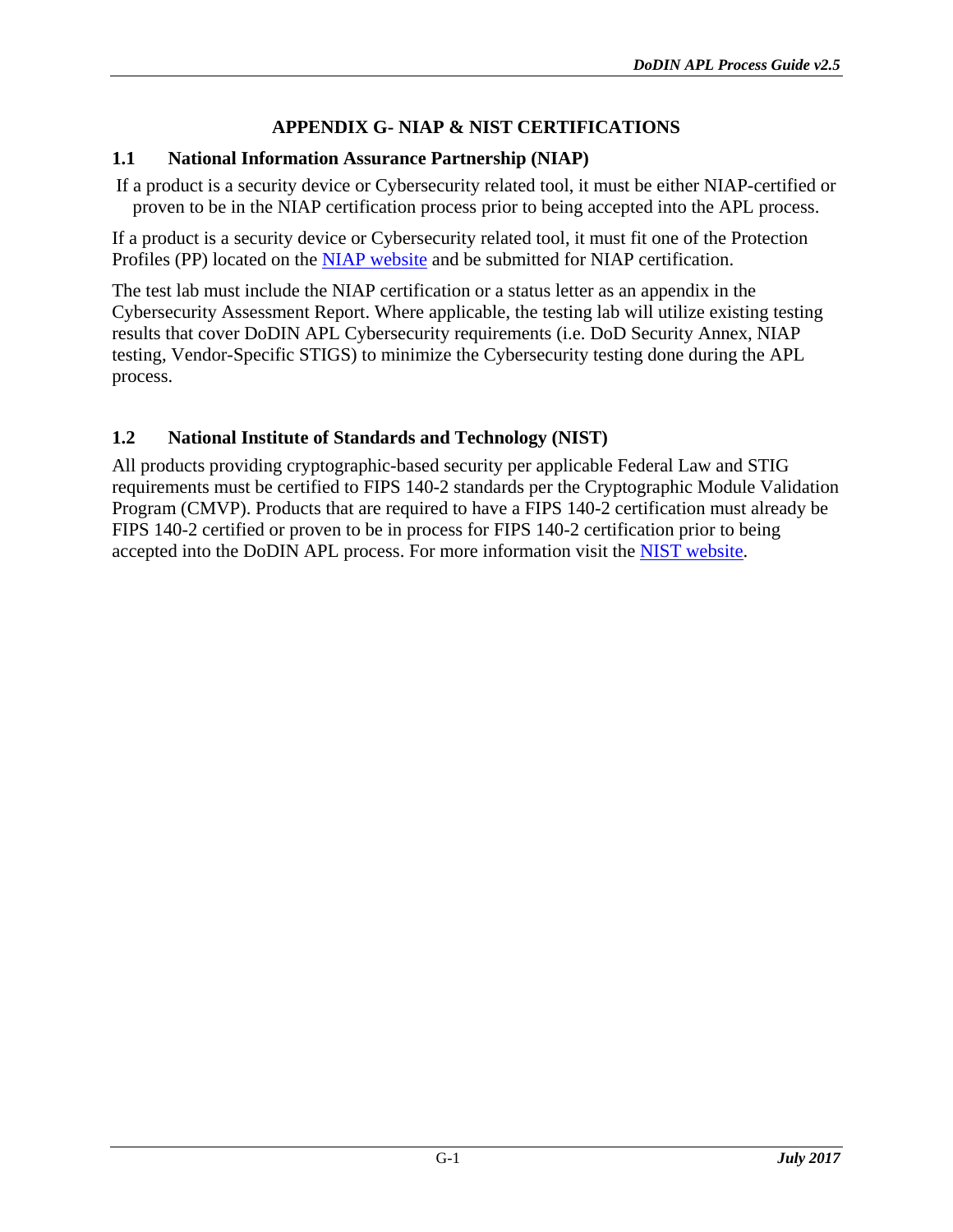## **APPENDIX H- MOBILE DEVICE POLICY AND PROCESS**

#### <span id="page-33-0"></span>**INTRODUCTION**

This appendix is included to address the rules of engagement for Vendors wishing to submit mobile devices into the APL process.

#### **Background**

The UCR recognizes 3 scenarios for Multifunction Mobile Devices (MMD):

| <b>USE CASE</b> | TTTLE                                                                                                    | <b>HIGH LEVEL DESCRIPTION</b>                                                                                                                                                                                                                                                   |
|-----------------|----------------------------------------------------------------------------------------------------------|---------------------------------------------------------------------------------------------------------------------------------------------------------------------------------------------------------------------------------------------------------------------------------|
|                 | Non Enterprise Activated Use Case:<br>Processing of CUI Data Use Case<br>No connectivity to DoD e-mail   | MMD that has no connectivity to a DoD network and<br>No Connectivity to DoD Network and No processes only publicly available DoD data information<br>(Data as defined in this context is clarified in Section 8 of<br>the UCF)                                                  |
| 2               | Full Connectivity to DoD Network and<br><b>Information Use Case</b>                                      | MMD that supports access to DoD Networks either directly<br>Processing of Sensitive UNCLASSIFIED or via a secure tunnel established across public networks<br>Securely processes and stores DoD information at the CUI<br>level                                                 |
| 3               | Full Connectivity to DoD Network and<br><b>Information Use Case</b><br>Full Connectivity to DoD Services | MMD that supports access to DoD Networks either directly<br>Processing of Sensitive UNCLASSIFIED or via a secure tunnel established across public networks<br>Securely processes and stores DoD information at the CUI<br>level. This MMD has full connectivity to DoD Services |

#### **Use Cases 1 & 2 Process**

All MMDs must be listed on the APL; however, in the case of Use Cases 1 and 2, a limited APL process is amended as such:

- 1. Vendor obtains NIAP PP certification and contacts the [DISA RME](http://iase.disa.mil/stigs/Pages/vendor-process.aspx) to develop a STIG for their product. DISA Approving Officer grants approval to the STIG and the [IASE](http://iase.disa.mil/stigs/mobility/Pages/index.aspx)  [website](http://iase.disa.mil/stigs/mobility/Pages/index.aspx) is updated with a signed STIG Memorandum.
- 2. Vendor completes the SF-328 form and MMD LoC template. All Use Case #3 requirements in Section 5 should state "N/A to Use Case #2/#1."
- 3. Vendor submits product on [APLITS](https://aplits.disa.mil/) website as an MMD or Multifunction Mobile Device Backend Support System (MBSS) and uploads the STIG Memorandum, SF-328, and LOC. The Vendor should specify in the remarks section whether the submission is for Use Case 1 or 2.
- 4. APCO verifies all submitted documentation and lists the product on the APL within 5 business days.

#### **Use Case 3 Process**

Use Case 3 is representative of products which provide full services as defined by the UCR.

1. Vendor obtains NIAP PP certification and contacts the [DISA RME](http://iase.disa.mil/stigs/Pages/vendor-process.aspx) to develop a STIG for their product. DISA Approving Officer grants approval to the STIG and the **IASE** [website](http://iase.disa.mil/stigs/mobility/Pages/index.aspx) is updated with a signed STIG Memorandum.

Vendor submits the product in APLITS, specifying that it is a MMD Use Case 3 product and enters the regular APL process identified in Section 3 of this document.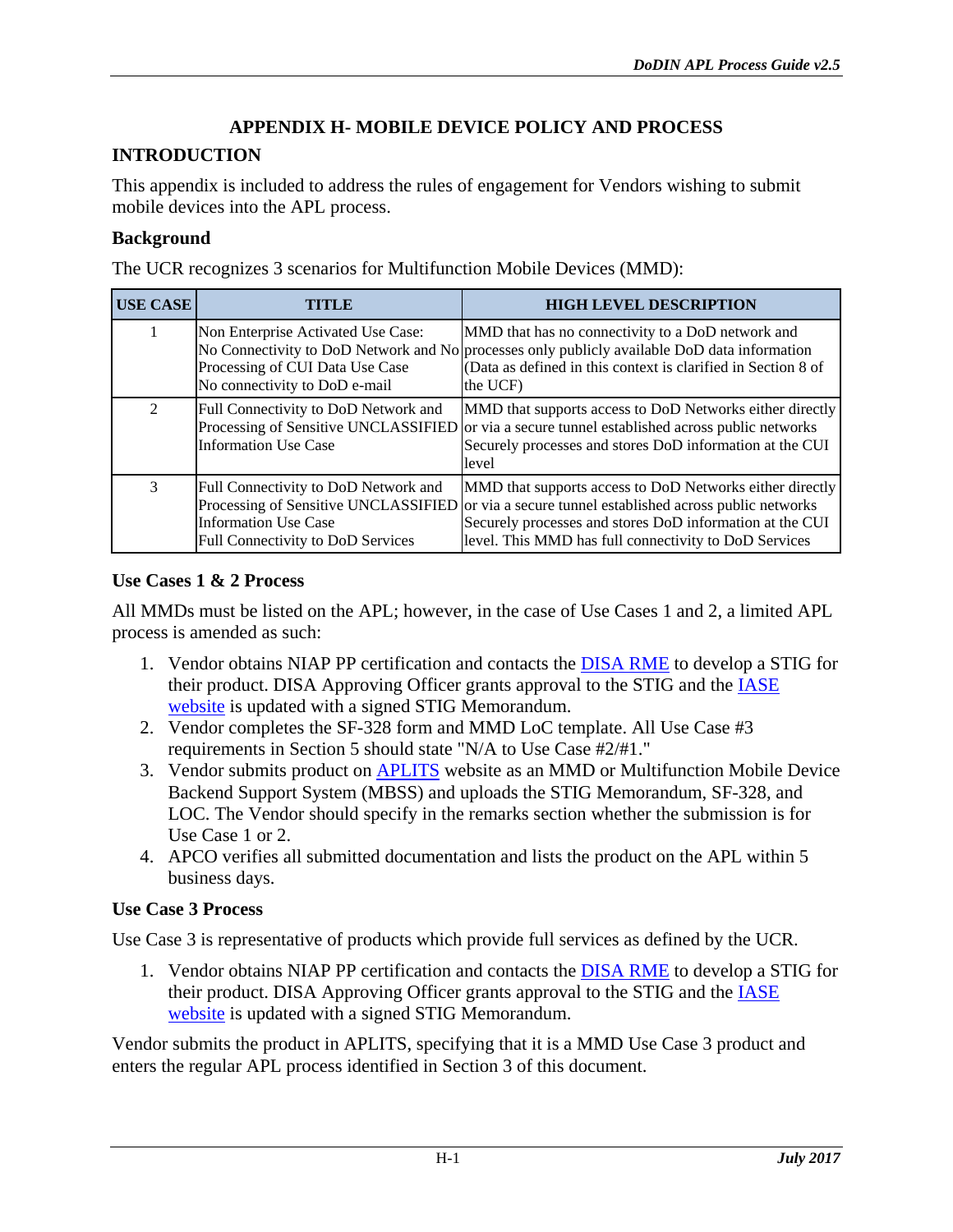## **APPENDIX I- REQUIRED ANCILLARY EQUIPMENT (RAE)**

<span id="page-34-0"></span>Required Ancillary Equipment are systems, servers, devices, or applications deployed in a DoD network with which a Vendor's product (system, device, or application) must interact to meet Cybersecurity requirements in DoD SRGs, STIGs, and DoD policy. Such systems, servers, devices, or applications are external to the Vendor's product or SUT.

RAE typically already exists in the DoD network (enclave or enterprise). If not, the DoD implementer of a Vendor's product may need to deploy specific RAE needed to support the product's deployment. Such systems, servers, devices, or applications support SRG/STIG/policy requirements for, but are not limited to, centralized auditing/logging, centralized network and resource access control, identity management, user/administrator authorization, intrusion detection/prevention, and insider threat.

While RAE may serve as mitigation for, or be required by, various SRG/STIG/policy requirements, RAE may not or cannot address all insider threat and other vulnerabilities, particularly if the RAE is unreachable for whatever reason. This is particularly true for access control to accounts locally provisioned on the system/device and auditing. While mitigating these issues may be done partially through operational constraints, additional mitigations may need to be addressed by the Vendor to minimize operational difficulties.

A list of RAE will be included in each Final Cybersecurity Assessment Report to indicate the minimum list of external systems, servers, devices, or applications with which the Vendor's product must interact to fulfill the Cybersecurity requirements dictated by the SRGs/STIGs and other DoD policy. This list also includes those systems, servers, devices, or applications with which the Vendor's product was tested. It may also include alternate systems, servers, devices, or applications with which the Vendor's product was tested and with which the Vendor's product may interact to fulfill a given Cybersecurity requirement.

NOTE: Some items of RAE may need to be cascaded to fulfill Cybersecurity requirements. For example, an 802.1x authentication server (e.g., Remote Authentication Dial-In User Service (RADIUS) Server) may need to query a PKI server or Directory Server to meet Cybersecurity requirements. Both must be listed as RAE in the Final CAR.

Vendors may provide additional systems, servers, devices, or applications to fulfill the Cybersecurity requirements otherwise fulfilled by DoD provided RAE. Such items would typically be external to the Vendor's core product under evaluation or may be an additional product. Such Vendor provided systems, servers, devices, or applications that fulfill the Cybersecurity requirements otherwise provided by DoD provided RAE must be included in the product's certification boundary/ target of evaluation/SUT or must be evaluated separately as an additional product. As such these devices must be deployed with the Vendor's product and the Final CAR and Military Unique Deployment Guide must state that fact.

NOTE: RAE items in the Final CAR should be tied to the Cybersecurity requirements they support.

#### <span id="page-34-1"></span>**APL RAE List**

The APL RAE list contains systems, servers, devices, or applications that may be needed in the DoD environment by a Vendor's product to fulfill its Cybersecurity obligations. This listing does not imply that all Vendors' products must use all items in the list but is, in effect, a menu from which RAE must be selected.

The following is a categorized list of the OPTIONAL systems, servers, devices, or applications that may serve as RAE. The categories are based on the various areas of Cybersecurity